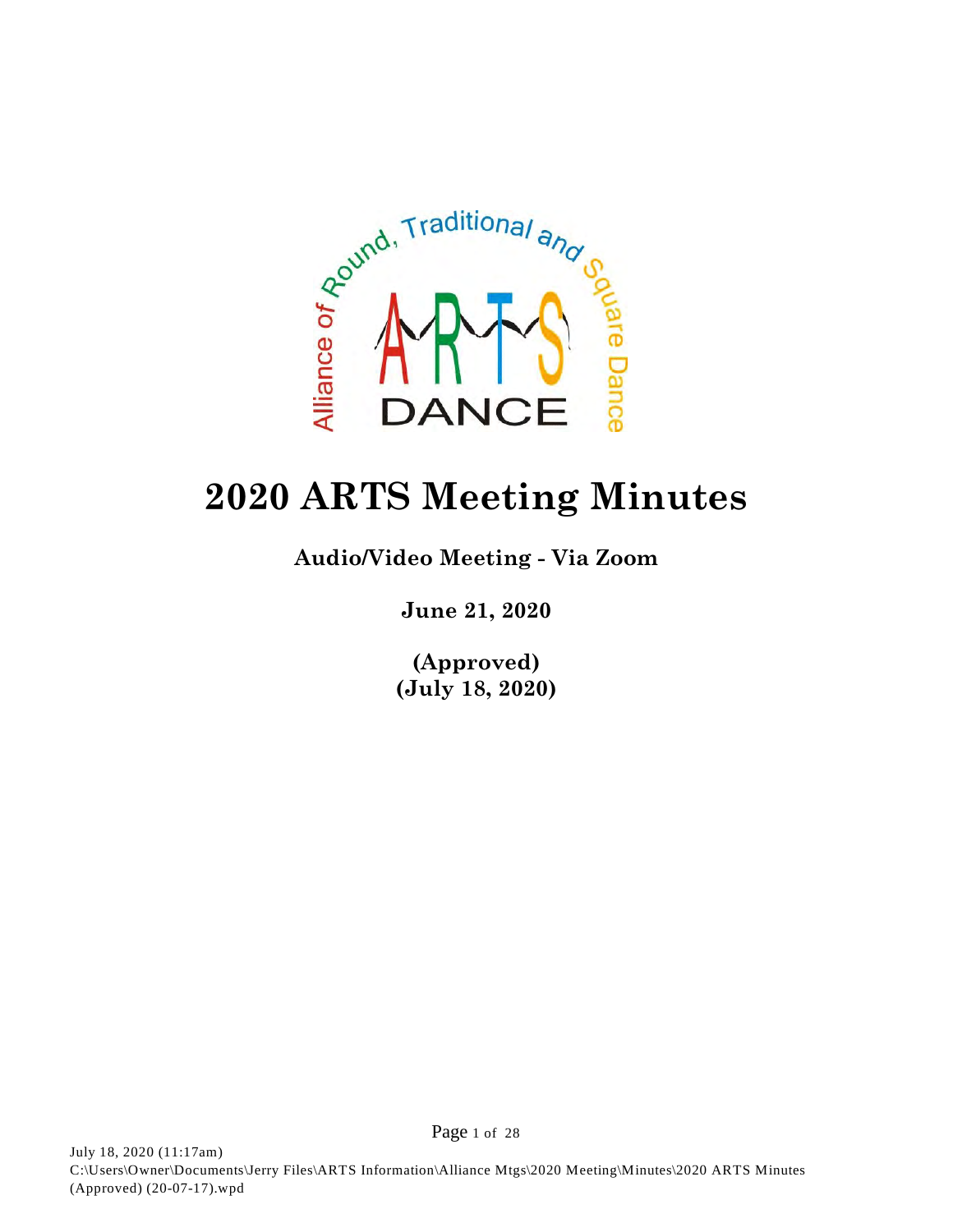### 2020 ARTS MEETING AGENDA Video meeting via Zoom June 21, 2020 (Approved - July 17, 2020)

### CALL TO ORDER -

ARTS Chair Butch Hayes will call the meeting to order at 2:00 PM (Eastern Time), Sunday, June 21, 2020

# GOVERNING BOARD MEMBERS -

The following organizations have agreed to support The ARTS:

All Join Hands (AJH), CALLERLAB, CONTRALAB, International Association of Gay Square Dance Clubs (IAGSDC), National Square Dance Campers Association (NSDCA), National Executive Committee (NEC), ROUNDALAB, Single Square Dancers USA (SSDUSA), USAWest Policy Board, and United Square Dancers of America (USDA)

# ROLL CALL -

Governing Board Representatives -

The following Voting Members representing the Governing Board were present via Zoom All Join Hands - Gordon Macaw

CALLERLAB - Betsy Gotta (With Roy) CONTRALAB - Dottie Welch IAGSDC – Gordon Macaw NEC - Butch Hayes (With Ampie) NSDCA – Barbara Connelly ROUNDALAB - Paul Connelly SSDUSA - Velma Doyle (Sitting In For Susan Lee) USAWest - Jim Maczko USDA - Jim Weber

# ARTS Officers -

The following ARTS Officers were present via Zoom: Chair - Butch Hayes (With Ampie) Vice Chair - Erin Byars (With Scot) Treasurer - Edythe Weber Secretary - Jim & Judy Taylor Executive Director, Jerry Reed

### GUESTS -

We have invited two guests. If there are any others, Chairman Butch Hayes will ask guests to introduce themselves:

The following guests have been invited: Michael Streby - Has accepted invitation Ed & Lynda Willis - USDA Central Region President Tony Rock - USDA President

WELCOME REMARKS - Chair Butch Hayes welcomed everybody and provided brief welcome remarks.

Page 2 of 28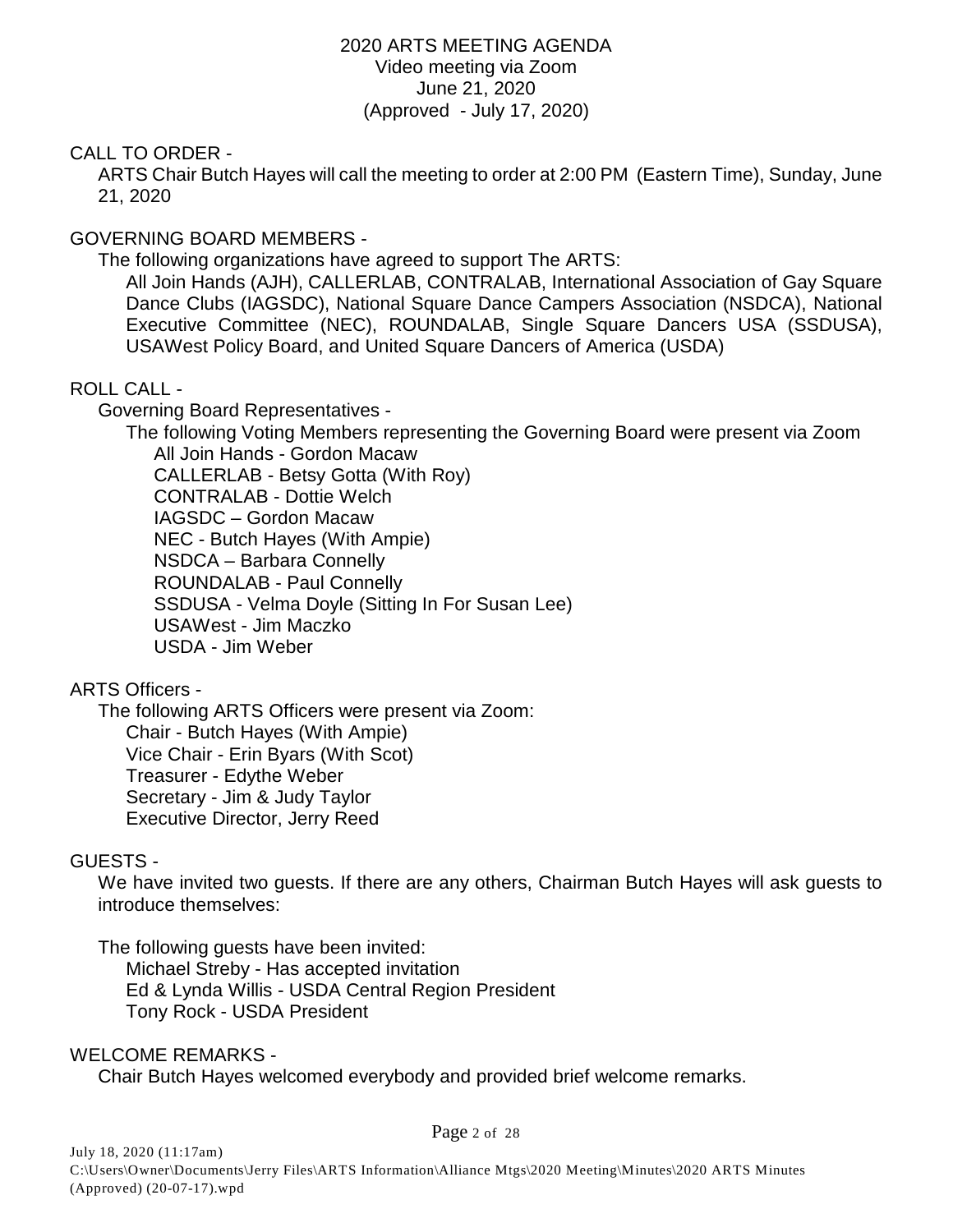### ADMINISTRATIVE REMARKS -

Executive Director Jerry Reed provided brief remarks and meeting guidelines.

### AGENDA CHANGES/APPROVAL

Prior to approval of the agenda, Chair Butch Hayes asked if there were any additions, deletions, or changes to the printed agenda There were none and the following MOTION was submitted and approved:

*MOTION: Be it resolved that the agenda be accepted as written. (MSC)*

### MISCELLANEOUS REPORTS –

### Donations Since Last Meeting -

Edythe Weber submitted the following report of donations received between July 2019 and June 2020 - **TOTAL Donations = \$1,900.00)**

CALLERLAB - \$500.00 (7/16/2019) CONTRALAB - \$100.00 (8/27/2019) CONTRALAB - \$100.00 (5/29/2020) National SD Campers - \$100.00 (7/16/2019) ROUNDALAB - \$100.00 (7/16/2019) USAWest - \$500.00 (8/30/2019) USDA - \$500.00 (8/8/2019)

Jerry noted that during the 2019 ARTS meeting the NEC indicated they would be sending a donation of \$500. Edythe reported we have not received this donation Butch reported he will check with the NEC and let Jerry know the status.

### Treasurer Reports –

Edythe Weber, Treasurer, submitted the following financial information for the period July 1, 2019 through June 30, 2020. The historical data below provides a perspective of past activity.

### **Beginning Balance (July 1,2019) = \$17, 630.10**

 $(June 30, 2018 = $15,866.31)$  $(June 30, 2017 = $14,683.45)$  $(June 30, 2016 = $12,804.94)$  $(June 30, 2015 = $14,387.88)$ 

| Income: |
|---------|
|---------|

Donations -

| Re-imaging Project -               | \$0.00     | $(2019 = $1,278.15)$ |
|------------------------------------|------------|----------------------|
| \$100 Club (Dana & Donna Schirmer) | \$100.00   | $(2019 = $ 400.00)$  |
| Legacies & Bequests                | \$0.00     | $(2019 = $ 100.00)$  |
| <b>Governing Board -</b>           | \$1,900.00 | $(2019 = $1,500.00)$ |
| Donations (Other) -                | \$300.00   | $(2019 = $ 700.00)$  |
| <b>TOTAL DONATIONS -</b>           | \$2,300.00 | $(2019 = $3,978.15)$ |
| Dues -                             |            |                      |
| <b>Associate Dues -</b>            | \$100.00   | $(2019 = $200.00)$   |
| <b>Individual Dues -</b>           | \$275.00   | $(2019 = $250.00)$   |
| <b>TOTAL DUES -</b>                | \$375.00   | $(2019 = $450.00)$   |

Page 3 of 28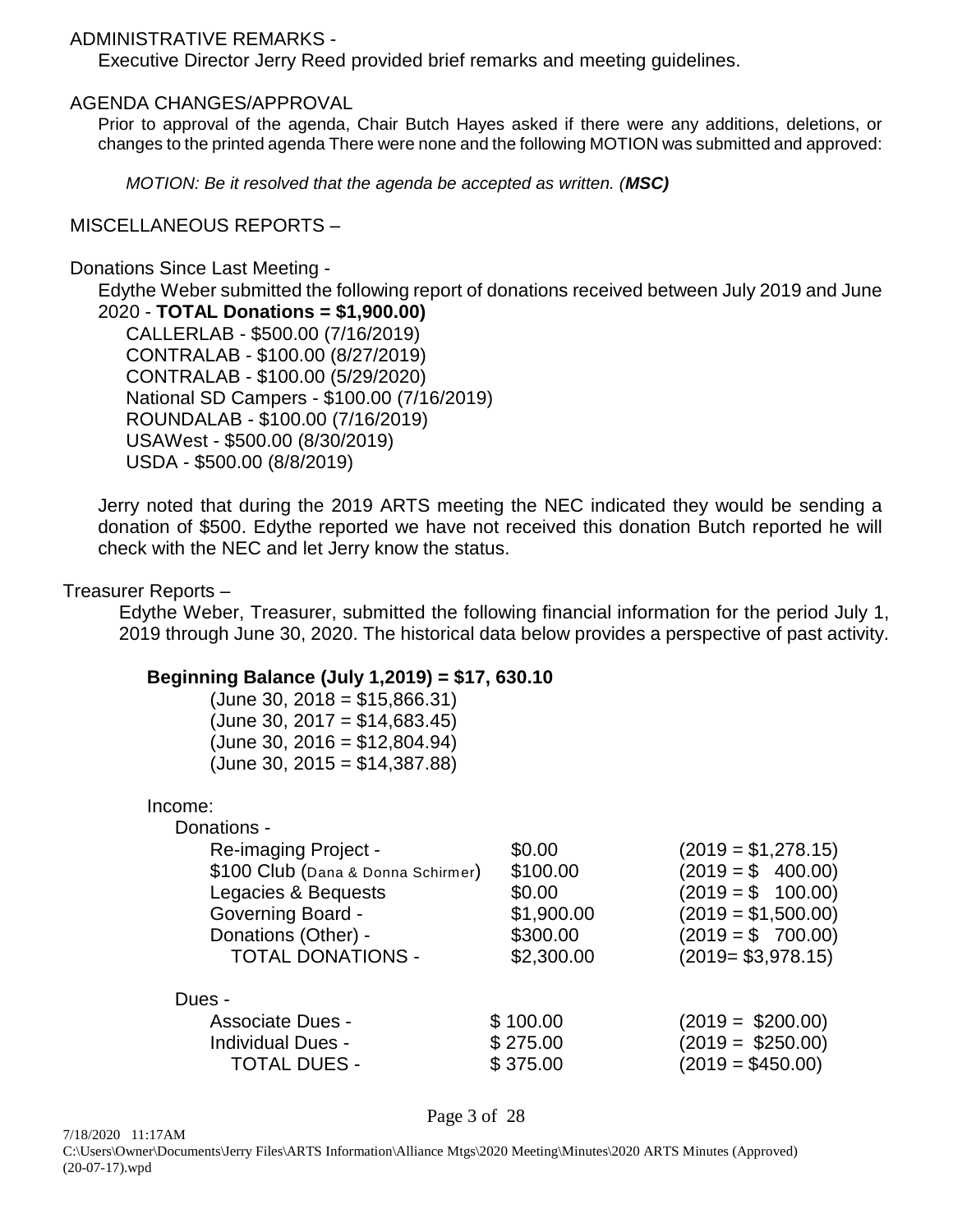| Fundraising -<br>AmazonSmile Program -<br>Add-A-Buck -<br><b>TOTAL FUNDRAISING -</b>                                                                                                                                    | \$123.53<br>\$73.00<br>\$196.53                                                      | $(2019 = $62.37)$<br>$(2019 = $28.00)$<br>$(2019 = $89.37)$                                                                                                                   |
|-------------------------------------------------------------------------------------------------------------------------------------------------------------------------------------------------------------------------|--------------------------------------------------------------------------------------|-------------------------------------------------------------------------------------------------------------------------------------------------------------------------------|
| TechSoup -                                                                                                                                                                                                              | \$144.00                                                                             | $(2019 = $231.00)$                                                                                                                                                            |
| TOTAL INCOME -                                                                                                                                                                                                          | \$3,015.53                                                                           | $(2019 = $15,374.13)$<br>$(2018 = $3,263.64)$                                                                                                                                 |
| Expenses:<br><b>Executive Director -</b><br>TechSoup Order -<br>Advertising -<br><b>Grant Funds -</b><br><b>Meeting Expenses</b><br>Internet&Web Related Exp -<br>Miscellaneous Expenses -<br>Printing & Reproduction - | \$1,200.00<br>\$147.82<br>\$0.00<br>\$0.00<br>\$27.87<br>\$99.95<br>\$0.00<br>\$0.00 | $(2019 = $1,200.00)$<br>$(2019 = $316.00)$<br>$(2019 = $575.00)$<br>$(2019 = $200.00)$<br>$(2019 = $200.00)$<br>$(2019 = $229.00)$<br>$(2019 = $63.19)$<br>$(2019 = $417.00)$ |
| TOTAL EXPENSES -                                                                                                                                                                                                        | \$1,475.64                                                                           | $(2019 = $3,001.20)$<br>$(2018 = $2,114.55)$                                                                                                                                  |

|  |  | <b>GAIN or LOSS -</b> |  |
|--|--|-----------------------|--|
|--|--|-----------------------|--|

| This year $(2019/2020)$ Gain =   | \$1,539.89 |
|----------------------------------|------------|
| Previous Year (2018/2019) Gain = | \$1,763.79 |
| Previous Year (2017/2018) Gain = | \$1,182.86 |
| Previous Year (2016/2017) Gain = | \$2,251.89 |

### TOTAL FUNDS AVAILABLE -

Checking Account Balance (June 30, 2020) = \$19,169.99 **\$ 0.00 designated for Video Project (Michael Streby) \$ 3,583.90 designated for Re-Imaging \$ 15,586.09 designated general funds** (June 30, 2019 = \$17,630.10) (June 30, 2018 = \$15,866.31)  $(June 30, 2017 = $14,683.45)$ (June 30, 2016 = \$12,804.94) (June 30, 2015 = \$14,387.88)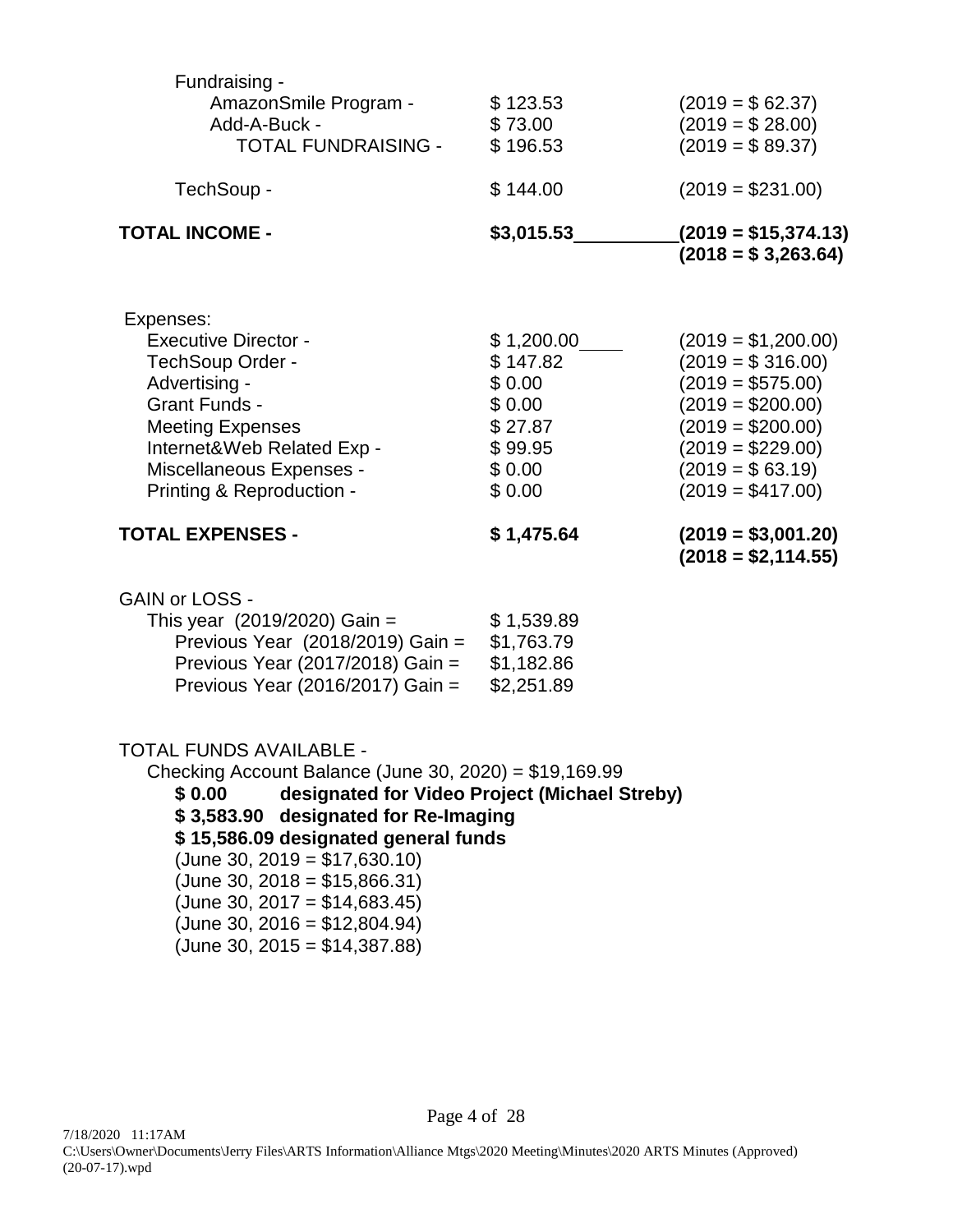# DONATIONS IDENTIFIED DURING THIS MEETING:

1) Board Organizations - (Jerry will request Organizations to consider donating) CALLERLAB donated \$500.00 (June 2020) CONTRALAB donated \$100.00 (May 2020)

2) Individual Memberships. Jerry noted plans to contact past Members to discuss renewing. The following have submitted dues for 2020/2021 -

Jim & Judy Taylor (\$50.00) Jerry & Del Reed (\$50.00)

- 3) Associate Associations Colorado State Square/Round Dancers (\$100.00)
- 4) Individual Donations (Not Membership nor \$100 club) None
- 5) \$100 Club Donations Jim & Judy Taylor (\$100.00)

# **Total DONATIONS IDENTIFIED/PROMISED - \$900.00** (2019 = \$1,350.00)

The following MOTION was submitted and approved:

*MOTION: Be it resolved that the Finance Report be accepted for filing. (MSC)*

Minutes from past meetings -

The following is a history of past meetings. Copies are available on the ARTS web site:

October 2002 (Cocoa Beach, FL); January 2003 (Washington, D.C.); Summer (June) 2003 ARTS Alliance Meeting (Oklahoma City, OK); Fall (October)2003 ARTS Planning Meeting (Orlando, FL); Spring (March) 2004 ARTS Meeting (Portland, OR); Summer (June) 2004 ARTS Meeting (Denver, CO); Fall (October)2004 ARTS Meeting (Orlando, FL); Spring (February) 2005 ARTS Meeting (San Antonio, TX); Summer (June) 2005 ARTS Meeting (Portland, OR); Fall (October) 2005 ARTS Meeting (Orlando, FL); April 2006 (Charlotte, NC); June 2006 (San Antonio, TX), October 2006 (Orlando, FL); March 2007 (Alexandria, VA); July 2007 (Charlotte, NC), October 2007 (Orlando, FL), February 2008, Long Beach, CA; June 2008 (Wichita, KS); October 2008, (Orlando, FL); February 2009, (Louisville, KY); June 2009 (Long Beach, CA); October 2009 (Newark, NJ); March 2010 (Detroit, MI); June 2010 (Louisville, KY); June 2011 (Detroit, MI); March 2012 (Oklahoma City, OK); June 2013 (Oklahoma City, OK); June 2014 (Little Rock, AR); June 2015 Springfield, MA; June 2016 Des Moines, IA; June 2017 (Cincinnati, OH); June 2018 (Kansas City, MO); June 2019 (Atlanta, GA)

Confirm Actions by ARTS Board & Officers Since Last Meeting - (Attachment 2)

At the annual meeting, the Board will review and vote on the Email actions taken by the Board and Officers since the last meeting. This vote is for actions since the June 2019 ARTS Meeting. The following MOTION was submitted and approved:

*MOTION: Be it resolved that the actions taken by the ARTS Governing Board and Officers since the June 2019 ARTS meeting be confirmed. (MSC)*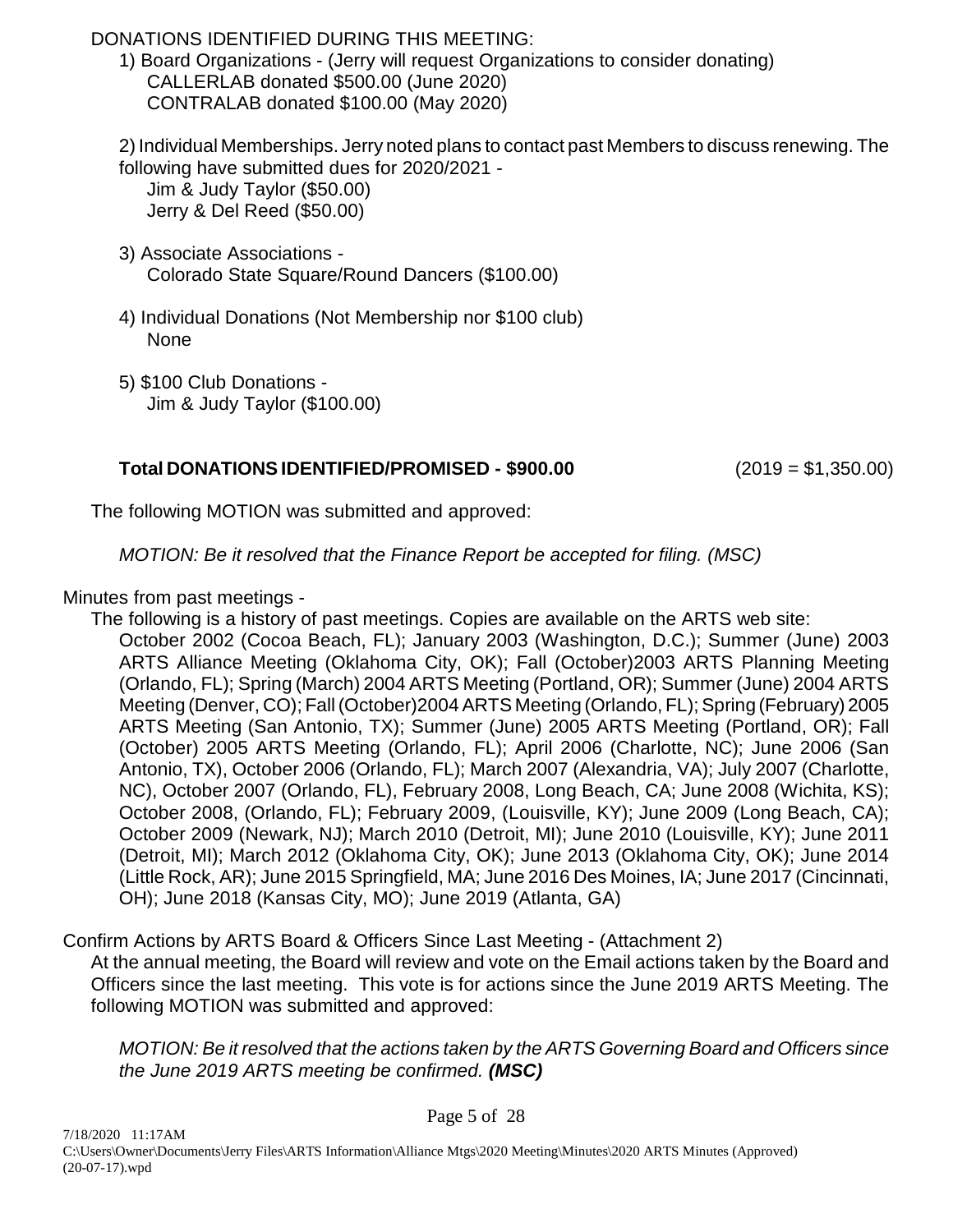National Square Dance Conventions (NSDC) Information - **(NOTE - Reports and information regarding specific NSDCs is provided below)** 

Future NSDC -

 $70<sup>th</sup>$  NSDC - 2021 - Jackson, MS 71<sup>st</sup> NSDC - 2022 - Evansville, IN 72<sup>nd</sup> NSDC - 2023 - Mobile, AL  $73<sup>rd</sup>$  NSDC - 2024 - Milwaukee, WI

ARTS Tri-Fold and Dance Fact Sheet -

# **(NOTE - See Discussion of both documents is provided below)**

Showcase Of Ideas Funding -

Jim Maczko reported that to  $70<sup>th</sup>$  NSDC (2021) will be the last convention Patty Wilcox will work on the Display. The Board acknowledged the OUTSTANDING job she has done for so may years and thanked her. Jerry noted the Board should begin thinking about a replacement.

Ads Daily Program Books -

There is agreement we will purchase ads in NSDC Daily Program Books. These ads will include information about general ARTS information or specific information we want to feature.

In 2019 Jim Maczko was authorized to coordinate the review, update, placement, and payment for ads in the daily program books for all future National Square Dance Conventions (NSDCs).

Jim has not yet had contact with the 70<sup>th</sup> NSDC. Jerry will provide contact information for the convention.

69TH NSDC (2020) Spokane, WA, (June 17-20, 2020) -

*Due to the worldwide COVID-19 pandemic the 69<sup>th</sup> NSDC was cancelled.* Chairman Butch Hayes reported the NEC and NSDC have been working with the convention center and others in Spokane to deal with ramifications of cancellation.

70TH NSDC (2021) Jackson, MS (June 23-26, 2021) -

We plan to distribute ARTS Tri-Fold & Fact Sheet documents, participate in the Showcase of Ideas, purchase ads in the daily program books, provide Education Seminars, and host either a Trail End Dance or After Party Dance, or both. Butch & Ampie Hayes are the NEC Advisor for this convention and will help with arrangements for ARTS support.

Jerry Reed has made initial contact with General Chairmen Dan and Glinda Torvik for preliminary discussions and contact information. He also asked for support for the 2021 ARTS meeting. We are scheduled to use the NEC meeting room in the Downtown Jackson Convention Center Hotel. Jerry also requested that the ARTS be authorized to host a Trail End Dance.

Butch reported there will be clogging at the convention. This will include a competition and a hall for dancing during the convention.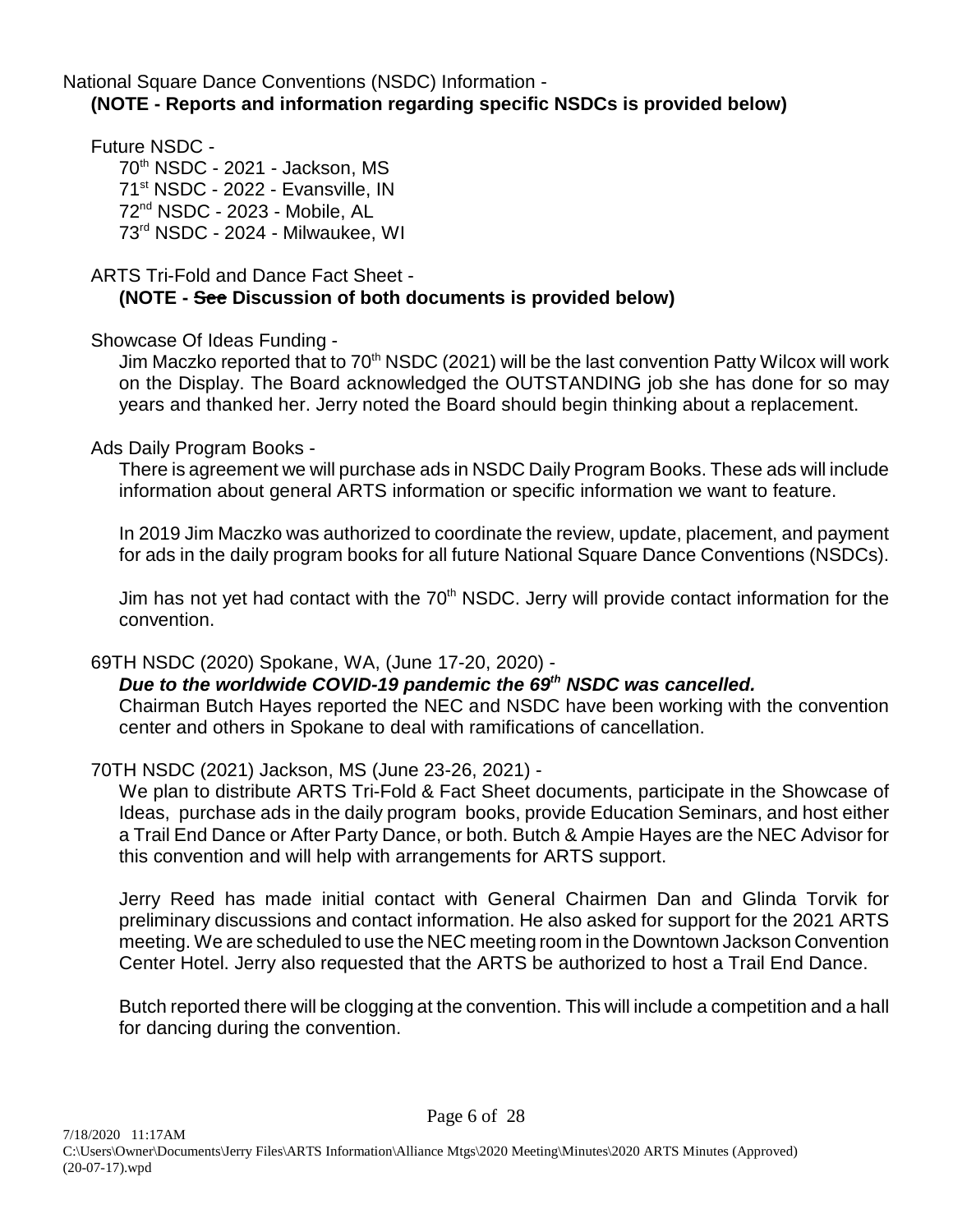# ARTS Tri-Fold and Dance Fact Sheet -

We plan to distribute both documents in Jackson. In the past we have asked the NSDC to include them in registration packets. Jerry will submit an ARTS Log for the discussion of the proposal that we ask the convention to place both documents in the convention packets in Jackson.

# Showcase Of ideas -

We plan to participate in the Showcase. The 70<sup>th</sup> NSDC Showcase contact is Don Winkler; phone (210) 521-7621. As noted previously noted, this will be the last year Patty Wilcox will coordinate the Showcase.

# Ads in the daily program books -

The contact is Susan Wolford, Vice-Chairman, (256) 673-0170 and Email [busprogbook@70nsdc.com](mailto:busprogbook@70nsdc.com)

Jim Maczko will coordinate the following aspects for the ads:

- 1) Update our ads, if needed (with Erin Byars)
- 2) Negotiate contract/cost
- 3) Coordinate submission of ads to NSDC
- 4) Coordinate submission of payment through Edythe Weber

# Education Seminars -

The Education Chairman is Barbara Read. Jerry has contacted Barbara and provided a description of our seminars. Our seminars will be part of the Club Leadership Program. Therefore, we will present the same topic in both seminars. He will also convey our interest in participating on the Round Table discussion (Deborah Carroll-Jones).

The following are submitted as proposed topics and staff for the ARTS Seminars in Jackson:

- 1) Brief history/accomplishments of the ARTS (Jim Maczko)
- 2) Electronic mailing list how to create and manage (Jim Weber)
- 3) Promotion and publicity how to find and utilize resources (Mike Hogan and Michael Streby)
- 4) Re-Image and Brand Identification (Jim & Judy Taylor)

### ARTS Dance -

The Board has agreed we will ask to host a Trail End Dance prior to NSDCs. If a Trail End Dance is not approved, we will ask to host an After Party Dance.

Jerry has notified the 70<sup>th</sup> NSDC that we would like to host a Trail End Dance. If our request for a Trail End Dance is denied, we have requested an After Party Dance. Jerry will contact Marvin Fishman, Program Chair and Justin Russell, After Party VC, to discuss this issue.

If the ARTS is asked to host a Trail End Dance or an After Party Dance, Roy & Betsy Gotta have agreed to coordinate and MC the dance. If the ARTS is asked to host BOTH a Trail End Dance AND an After Party Dance, Roy & Betsy will coordinate and MC the Trail End Dance and Erin and Scot Byars will coordinate and MC the After Party Dance.

We plan to have a table at the dance for brochures and other information. We will also have a way to collect donations at the door.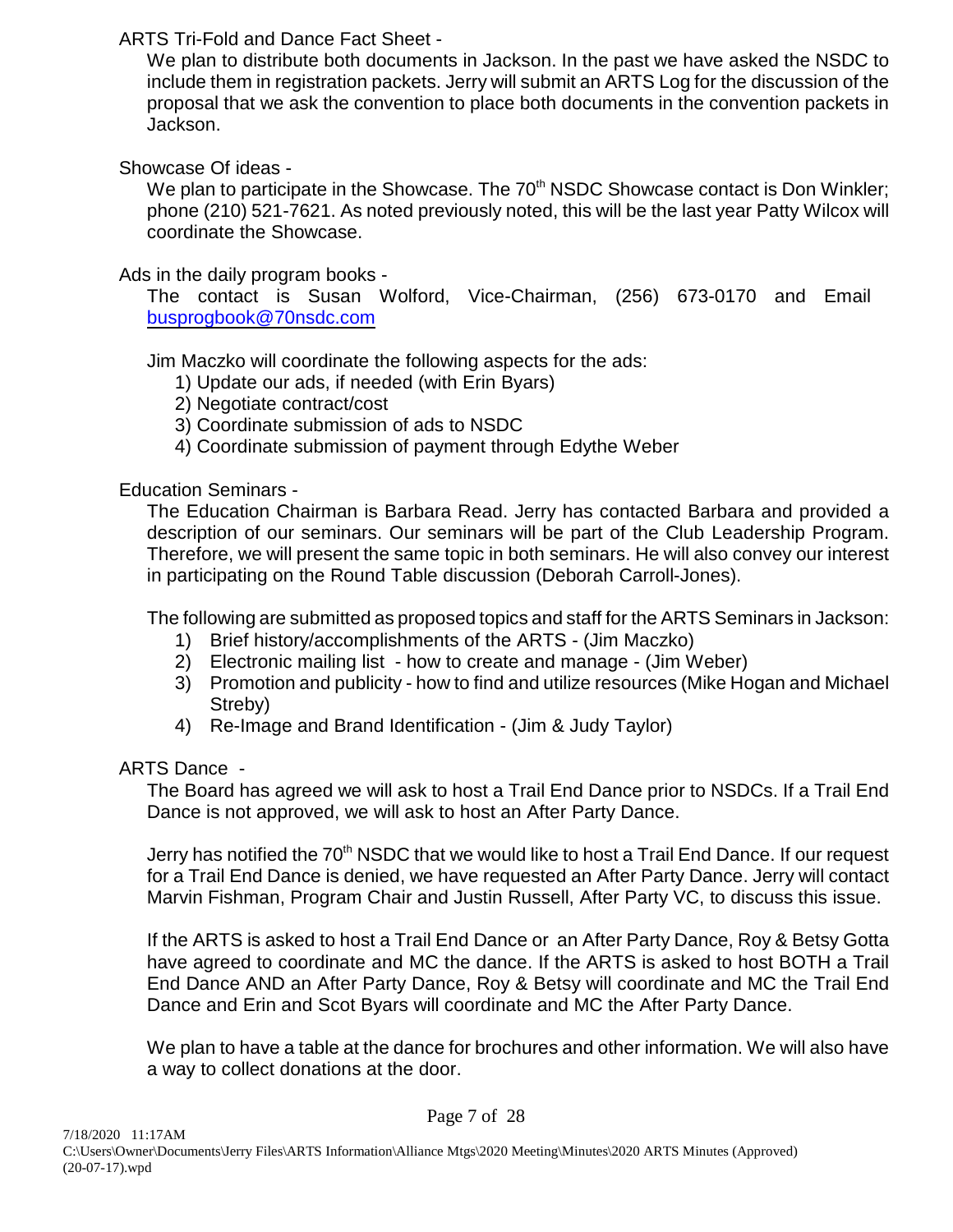# 71<sup>st</sup> NSDC (2022) Evansville, IN (June 22-25, 2022) -

We plan to distribute Tri-Fold & Fact Sheet Documents, participate in the Showcase of Ideas, purchase ads in the daily program books, provide Education Seminars, and host a Trail End Dance. Jerry Reed will contact the General Chairmen, John & Carolyn Cook, for preliminary discussions and contact information for Committee Chairs for our areas of interest. Janice Cha is the Education Chair. Plans and coordination will be discussed during the the 2021 ARTS meeting.

# 72 NSDC (2023) Mobile, AL (June 21 - 24, 2023) - nd

We plan to distribute Tri-Fold & Fact Sheet Documents, participate in the Showcase of Ideas, purchase ads in the daily program books, provide Education Seminars, and host a Trail End Dance. Jerry Reed will contact the General Chairmen, Tom & Tina Wilkins, for preliminary discussions and contact information for NSDC Committee Chairs for our areas of interest. Plans and coordination will be discussed during the the 2022 ARTS meeting.

# 73<sup>rd</sup> NSDC (2024) Milwaukee, WI (June 26 - 29, 2024) -

We plan to distribute Tri-Fold & Fact Sheet Documents, participate in the Showcase of Ideas, purchase ads in the daily program books, provide Education Seminars, and host a Trail End Dance. Jerry Reed will contact the General Chairmen for preliminary discussions and contact information for NSDC Committee Chairs for our areas of interest. Michael Streby is Publicity VC. Plans and coordination will be discussed during the the 2023 ARTS meeting.

USAWest Conventions -

# 2019 USAWest Convention - (Boise, ID) (August 15 - 17, 2019) -

This item concerns a discussion of the 2019 USAWest Convention. The theme for the convention was "Cut the Diamond in the Gem State". Jim Maczko reported the convention was very successful. We distributed Tri-Fold and Dance Fact Sheet documents, Re-Image promotion items and participated in the Showcase of Ideas. Jim Maczko has previously reported there would not be any ads in 2019. Jim & Judy reported there were two speakers at our seminar. As previously reported, there was no caller school in 2019.

# 2020 USAWest Convention - FYI

No convention was scheduled because the NSDC was scheduled in Spokane, WA.

# 2021 USAWest Convention - (San Diego, CA) (August 18 - 21, 2021) -

This item concerns a discussion of the 2021 USAWest Square Dance Convention to be held in San Diego, CA. The theme for the convention is "Dance on the Wild Side". All dancing will be held under one roof at the Handlery Hotel. Convention committee includes: General Chairman is LPaul & Sally Schmidt; Assistant Chairman is Jim Maczko & Patty Wilcox and Education Chairman is Bonnie Abramson.

ARTS Tri-Fold Brochures and The Dance Fact Sheet - We plan to distribute both documents.

# ARTS and Re-Image Promotion and Sales Items Jim & Judy Taylor reported they will have all our materials and products available at the convention.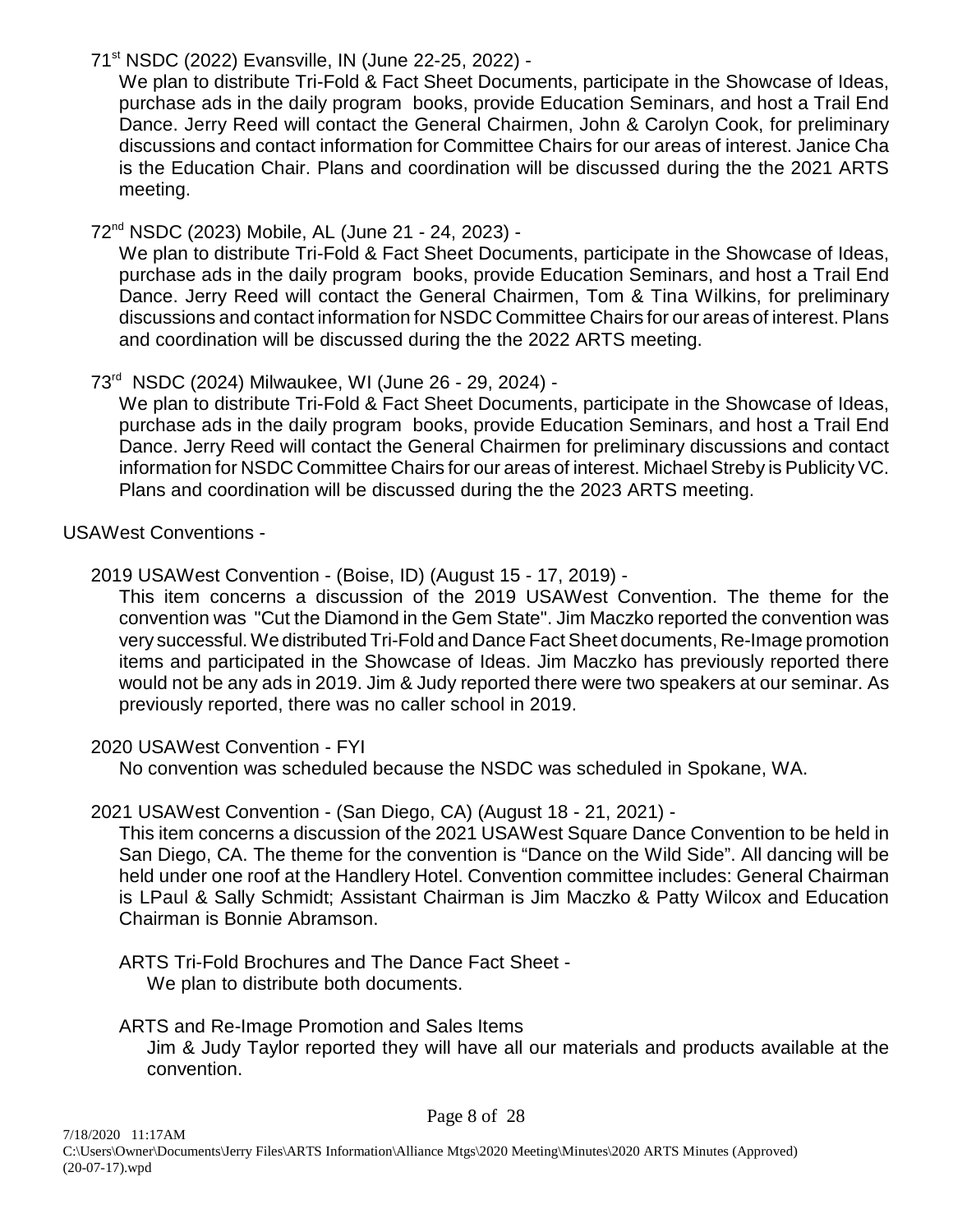Showcase Of ideas -

As reported earlier this will be Patty's last year to coordinate the Showcase.

Ads Daily Program Books -

Jim Maczko reported we plan to advertise in the program book. He will coordinate payment and updates, if needed.

Education Seminars -

The Education Chair is Bonnie Abramson. Jim Maczko will contact Bonnie to discuss our participation. He will let Jerry know if there in anything Jerry needs to do.

Caller School Sponsored by The ARTS -

This item concerns plans for a Caller School sponsored by the ARTS at 2021 USAWest convention. The information printed below is an extract of a document provided by Erin & Scot Byars. This information was provided to the Board on June 18,2020.

They also provided a document titled "2021 ARTS Caller's College in conjunction with USA-West 2021 -- San Diego, CA" which is available from the ARTS office and from Erin & Scot. This document provides additional information. Their basic plan for the school is to include multiple tracks for the students. This plan requires a minimum of two of three coaches.

(NOTE - Subsequent to the meeting, Jerry sent the document to the Officers and Board)

Erin and Scot agreed to investigate the projected costs for this school. They will forward this information to Jerry. He will create an ARTS LOG for the review, discussion, and vote on issues such as: 1) Cost to students, 2) Payment to staff coaches, 3) Projected financial obligation for the ARTS, and 4) Other items to be determined. They reported there is a requirement that students, must have a full three day package to the convention to receive the reduced rate for the school. There was agreement that students will submit payment to Edythe and she will maintain an income and expenses for this project.

Here is the extract from Erin & Scot's document:

We have been exploring the possibility of holding an official Caller's College in San Diego on August 14-18, 2021, within the same facility which will house the 2021 USA-West Convention.

This would be a full CALLERLAB school conducted by CALLERLAB Accredited Caller Coaches. The attached curriculum was designed by Scot Byars, who is an accredited coach, and is willing to be part of the staff. We also have two callers who would like to be considered as staff members – one who is an Accredited Caller-Coach, and the other an Accredited Caller-Coach candidate – Walt Burr and Juliane Burr from Germany.

Discussion of this item resulted in submission and approval of the following MOTION:

*MOTION: Be It Resolved That: Erin and Scot Byars be authorized to coordinate planning and staffing an ARTS sponsored Caller School in conjunction with the 2021 USAWest Convention. (MSC)*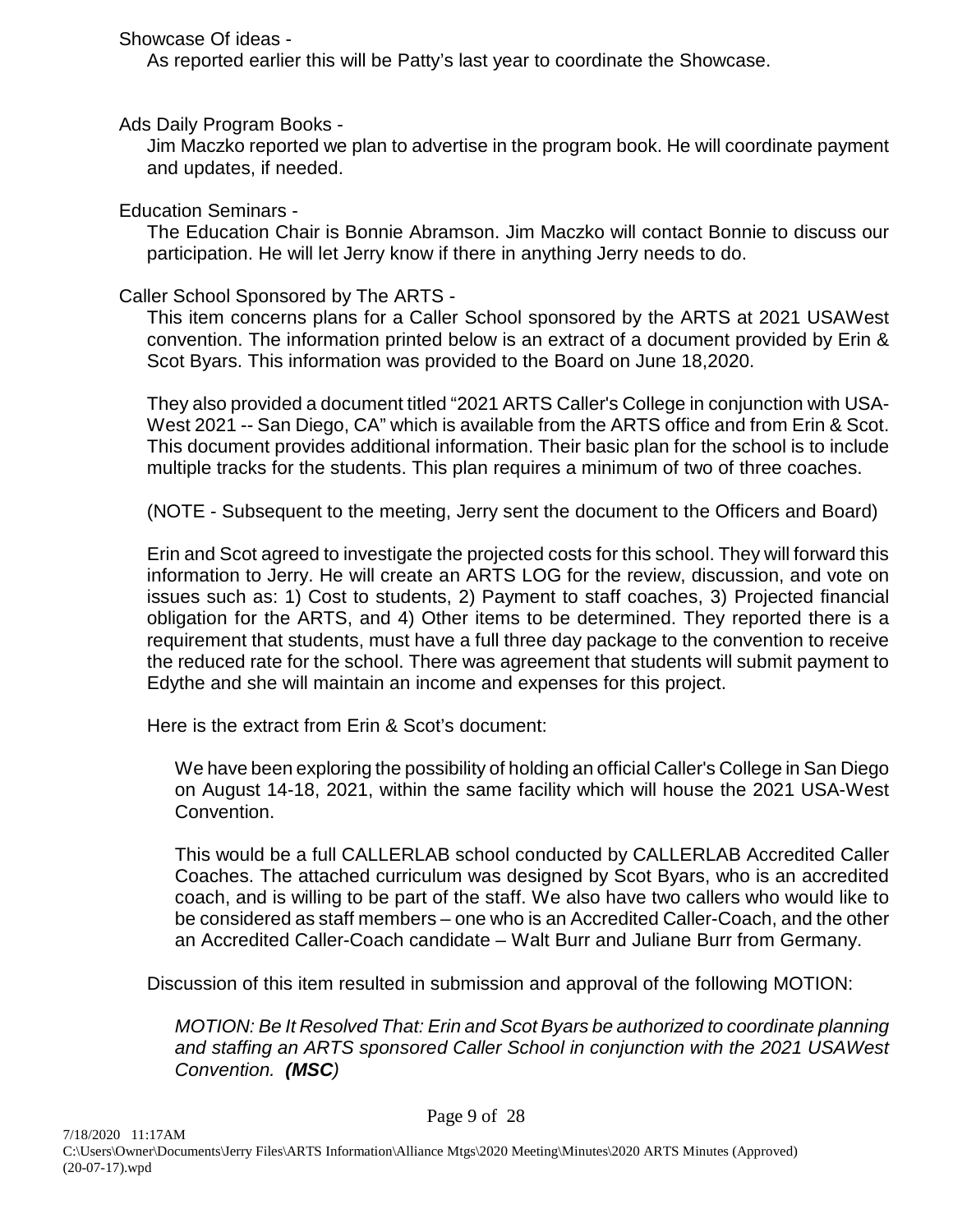# **OLD BUSINESS –**

Youth Dancer Committee/Coordinator - Louis Friedlander

This item concerns a discussion of suggestions of how the ARTS might support youth dancers. Areas of interest could be identification of existing youth groups, marketing specifically targeted to youth, and other areas related to youth dancers.

 During the 2019 meeting Louis Friedlander reported he will be working on this issue during the coming year. The Board agreed to ask Louis to attend the 2020 ARTS meeting to provide information and discuss to work he has done. We have not had any update on this item. The impact the COVID-19 pandemic has had on the activity has slowed, delayed, or perhaps stopped any work on this issue. Louis was invited to participate in this meeting, however, he was not able to participate.

# Video Promotion Project (TV and Online) - Michael Streby

This item concerns a discussion of the video production and online or TV broadcasting of videos to be produced by Michael Streby. During the 2018 ARTS meeting, Michael discussed several issues, including suggestions to support production of the video(s). He reported there is a large amount of video posted on You Tube. A concern is that few, if any, provide information about how to find lessons or dance locations or any other important information about the activity.

Michael provided a great deal of information as reported in the minutes of the 2019 meeting. During that meeting the Board approved a budget of \$7,250 for the Video Promotion Project. In February 2020 Jerry submitted the following report from Michael to the Board:

*The last months have been in high turmoil for me. The Television Station that I work for was sold last September and I have been closing this station down. I will be moving back to Wisconsin over the next month or so and then I will be in a position to continue the video project.*

*Currently, I am working with the 2 Wisconsin areas (Wausau/Rhinlander & Eau Claire/La Crosse) that I am being put in charge of while closing this facility in South Dakota. This along with the move on weekends has made it impossible to keep to my original plans on being done by now. I still plan on finishing everything prior to the convention in Spokane*.

In Mid-April 2020 Jerry submitted the following report from Michael to the Board:

*Not sure what will happen at this point. There is no way that I can get the medical personnel to actively promote our physical contact activity while the lock down is in effect in this area. So far we are safe and limiting our exposure.*

During this meeting Michael again reported, that prior to the COVID-10 pandemic, he had agreement from two doctors who were willing to provide interviews, suitable for YouTube, to be included in the project to promote the activity. As a result of the pandemic, they have withdrawn their offer until such time as the pandemic has been resolved and is no longer an issue for the close contact which is integral to square dancing. Michael reported he does not envision any further action until there is a proven vaccine OR proven effective treatment for COVID-19.

Scot asked if Michael would send a script. Scot reported there are doctors in California he believes would be willing to do the video interviews. Michael agreed to send the script he provided last year. Michael reaffirmed his belief that moving forward with this project is not feasible until the COVID-19 pandemic has been resolved.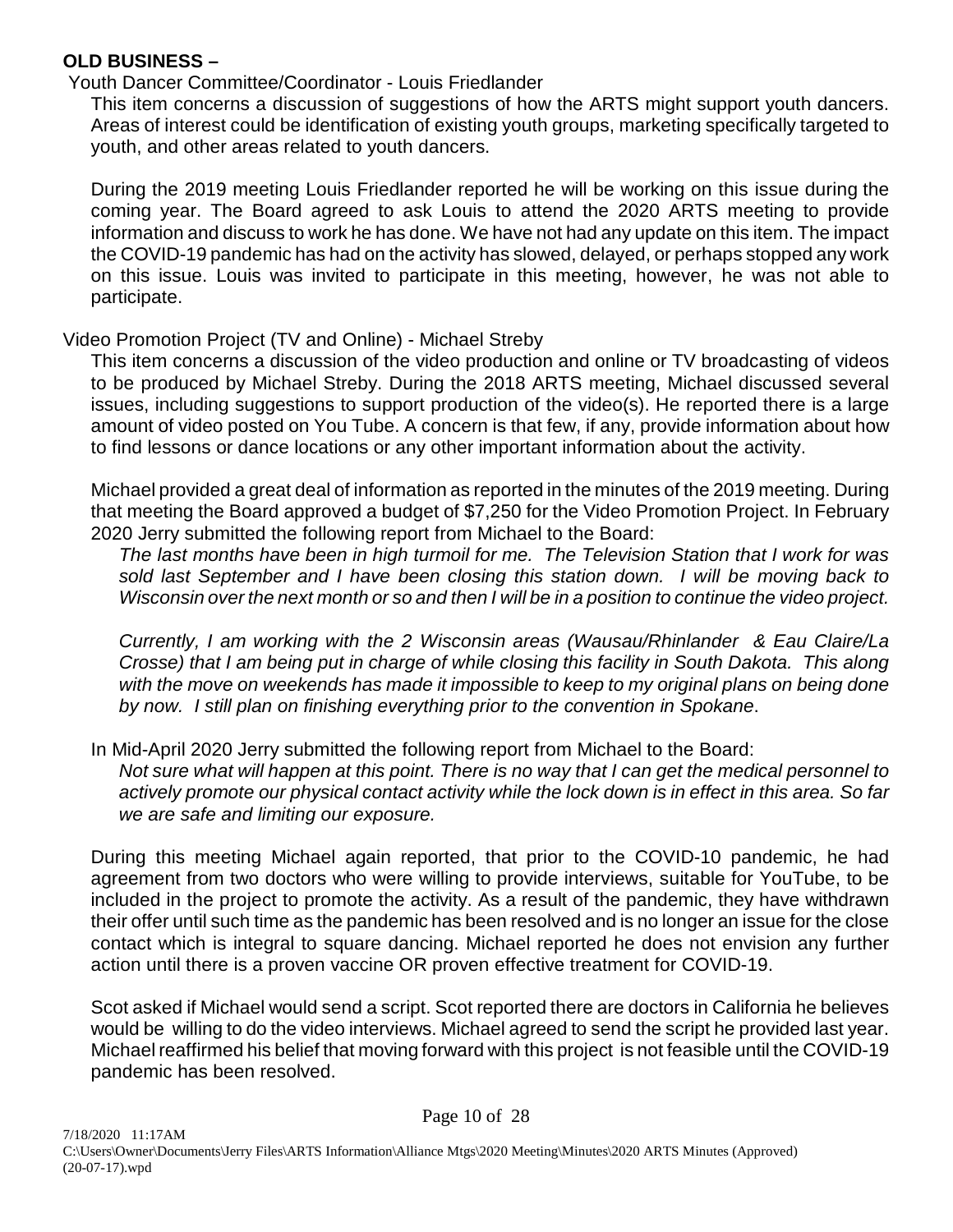# Bylaws Amendment - Article IV - Officers

This item concerns a discussion of proposed Bylaws changes to Article IV - Officers. The current Bylaws require a secret vote during the election of the Officers. Our past procedure has been to simply approve the slate of nominees by voice vote. Additionally, the current Bylaws restrict the Chair and Vice Chair to two consecutive terms in the same office. Historically the Executive Director has been concerned with the issue of finding volunteers to serve in the Chair and Vice Chair positions.

Discussion during the 2019 ARTS meeting resulted in agreement that this item will be submitted to the Board for review and discussion, in accordance with standard operating procedures. ARTS LOG 19-1214-001 (Amend Article IV, Section 3) was submitted to the Board for action. The result of that LOG was agreement that this item will be submitted, discussed, and voted on, in accordance with Article XI - Amendment of Bylaws, during the 2020 ARTS meeting.

The following two MOTIONS are submitted to the Board for review, discussion, and vote:

*MOTION: Be It Resolved That: Article IV – Officers, Section 3, Paragraph B be amended to read as follows: "B. If there are multiple nominees for the same position, vote shall be by secret ballot.* If there are NOT multiple nominees for the same position, vote shall be by voice vote." *(MSC)* 

*MOTION: Be It Resolved That: the following NOTE be added to Article IV – Officers, Section 3, Paragraph F:*

## *"(NOTE - The restriction on consecutive terms for the Chair and Vice Chair may be waived upon majority approval of the Board)"* **(MSC)**

# You2CanDance Web Site & Video -

This item concerns a discussion of the You2CanDance web site and videos.

### Marketing –

We plan to continue to publicize the You2candance web site through the E-News Tree, the newsletter, and other media.

# Club & Caller Information -

The web site is linked to "WheresTheDance" for club, caller, and cuer information. There has been agreement that using WheresThe Dance is a good idea. Jim Weber reported link to WhereTheDance web site works fine.

# Videos –

Jim Weber reported the videos are posted and are accessible.

# Redesign of Web Site -

This item concerns the design and tools used for the web site. Previous discussions resulted in agreement that a major redesign of the site is required. Scot Byars has agreed to review what is required and to work with others to determine what can be done and take the action needed to redesign the site. Unfortunately, Scot's health issues have prevented him from taking action on this issue. Scot reported the other people he had hoped would help have not been able provide any assistance.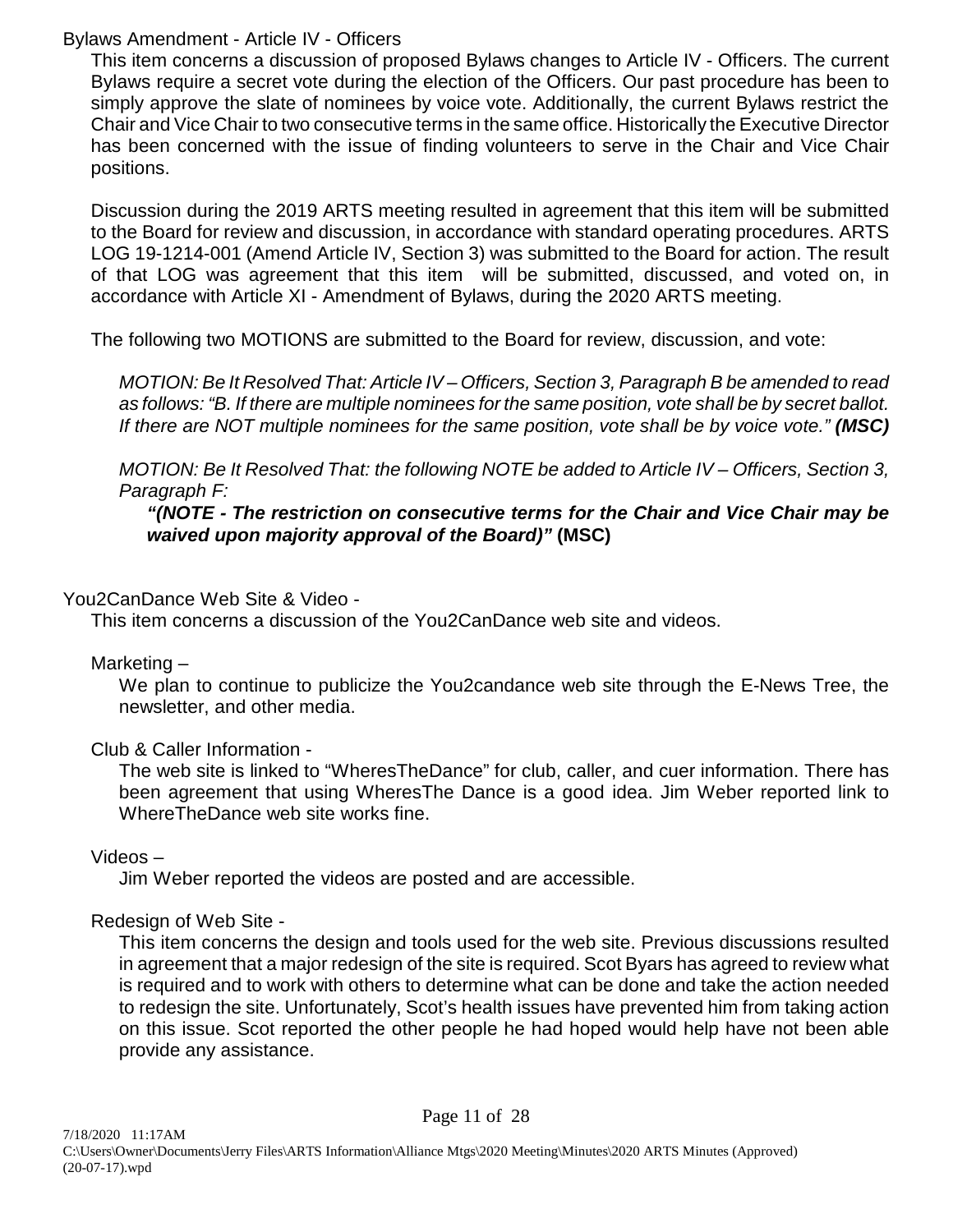Jim Weber reported he has completed as much redesign of the site as we can accomplish with the tools available to us. He also reported he will research the number of "hits" we have had and send a report.

Scot indicated it would be a good idea for Board Members to access the site and determine what is working and what is not working. This information would help develop a plan for a new site. When this information has been gathered and analyzed we could work to fix and improve one thing at a time. As has been discussed, Scot is not able to do this work at this time. ALL Board Members are encouraged to review the site with the goal of identifying what is good and valuable and what should be deleted, added, changed, or updated. They were asked to submit input to Jim Weber.

Erin suggested that Board Members review other dance related sites. This review should document who created the site and also gather data about how we might use the information. We may be able to capitalize on those ideas. They were asked to submit input to Jim Weber.

Roy Gotta reported the company which did the original work is no longer a viable option. There was agreement that we need to create a new site which allows us to maintain and update as needed. It has been noted the videos are very good and should be considered for use on a new site. Michael Streby noted that he has the ability and means to edit the videos or create new videos as may be needed.

There was general agreement the new site and information should be updated periodically. The updates should include expanded, updated, and new information.

There was brief mention of a new project being funded by the CALLERLAB Foundation with work to be done by the CALLERLAB Marketing Committee. It was pointed out that this new project would concentrate on Square Dancing where the You2CanDance site is designed to promote Square, Round, and Contra dancing. Therefore, the new You2CanDance web site, maintained by The ARTS, is very much needed to provide information for all dance activities under the ARTS umbrella. This CALLERLAB Foundation project is discussed later under "LiveLivelySquareDance.com."

ARTS Documents (Tri-Fold and Dance Fact Sheet) -

ARTS Tri-Fold Information Brochures -

Review and Update -

This item concerns discussion of the need for review and update. The document was updated and submitted to the Officers and Board in ARTS LOG 19-0709-001 (ARTS Tri-Fold Review) for action. The result of that LOG was approval of the updated Tri-Fold document. As of 24 FEB 2020 the ARTS web site was updated to include the revised document.

There was agreement the document should be updated and reformatted. There was a suggestion that she contact the folks who are involved with the NW competition activities for input. Erin Byars agreed to do the work. When she has completed the update the document will be submitted for review, discussion, and vote.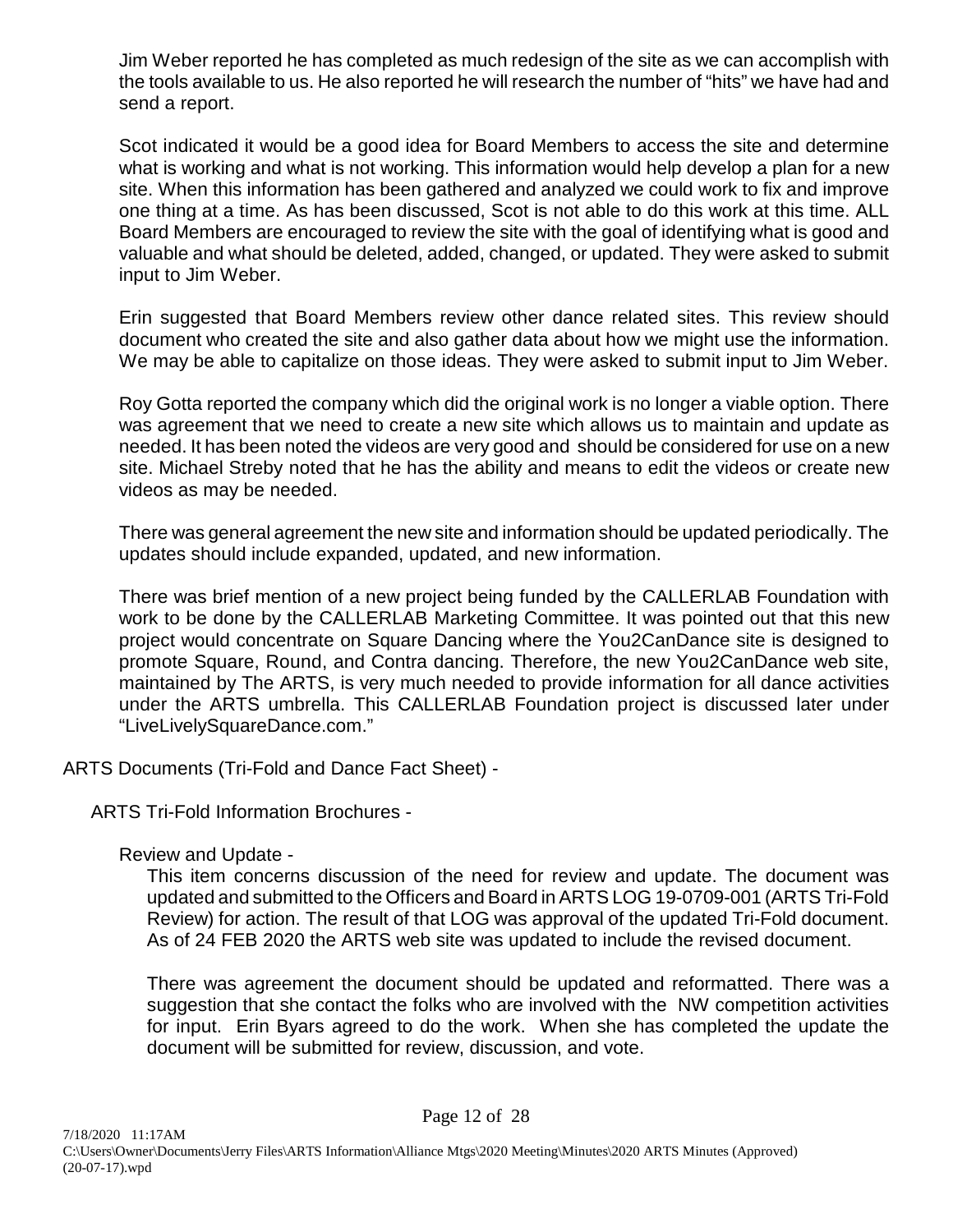Copies on hand and Printing -

As discussed during the 2019 meeting we have virtually no copies. Therefore, we need to print copies after the Board has approved the update noted above. The following MOTION was submitted and approved:

*MOTION: Be It Resolved That: Jim Weber be authorized to coordinate production and payment for 5,000 copies of the ARTS Tri-Fold Brochures. (MSC)*

# Dance Fact Sheet -

Review and Update -

This item concerns discussion of review and update. The document was updated and submitted to the Officers and Board in ARTS LOG 19-1221-001 (Dance Fact Sheet - 2019 Revision). The result of that LOG was approval of the updated Dance Fact Sheet. As of 24 FEB 2020 the ARTS web site was updated to include the revised document.

There was agreement the content is up to date, however, the document needs to be reformatted. Erin Byars agreed to do the work. When she has completed the update, Jerry will send to the Officers for review.

# Copies on hand and Printing -

As discussed during the 2019 meeting we have virtually no copies. Therefore, we need to print copies after it has been reformatted. The following MOTION was submitted and approved:

*MOTION: Be It Resolved That: Jim Weber be authorized to coordinate production and payment for 5,000 copies of the ARTS Tri-Fold Brochures. (MSC)*

# ARTS Education Grant Program - FYI

# General Information

This item concerns the ARTS Grant Program which provides financial assistance to groups which host meetings to discuss various aspects and concerns facing the activity. Guidelines have been approved, published, distributed, and posted on the ARTS web site. A Power Point presentation is available on the ARTS web site and can also be provided electronically.

# Education Grant Publicity & Promotion -

There have been numerous announcements regarding the Grant Program including during ARTS Seminars. Periodically the Executive Director sends information to the ARTS Email Tree, articles in the Newsletter and other mailings. The information and application are posted on the ARTS web site. We plan to continue to promote.

# Grant Applications -

There have not been any applications during the past year.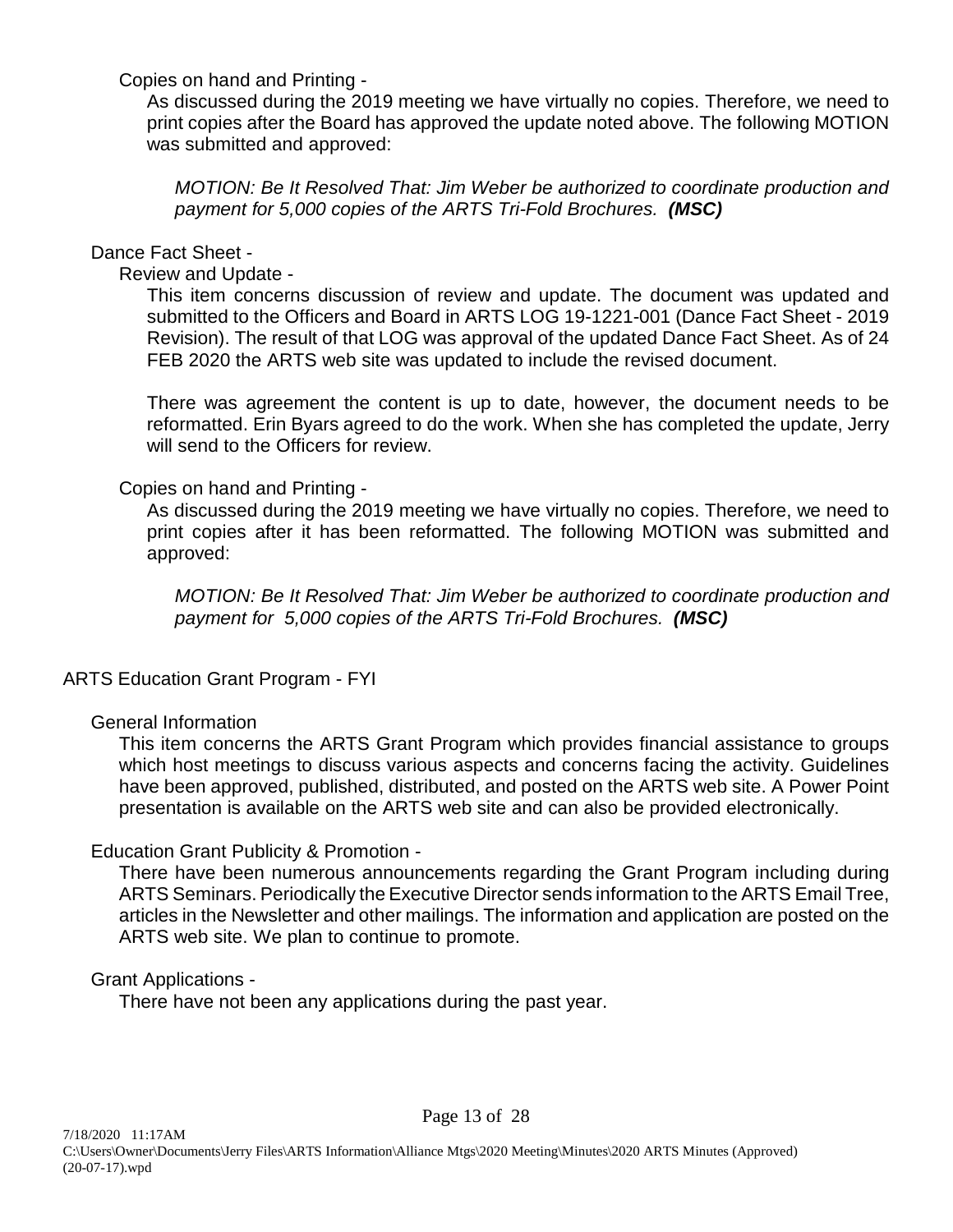# Benefit Dances - FYI

This item concerns fundraising dances to benefit The ARTS. Previous discussions resulted in agreement to change the focus of these dances to simply be local "Benefit Dances." Materials and forms with information and assistance for local groups are on the ARTS web site. We received one donation of \$40.00 from the North West (Florida) Round Dance Association for their Dance America benefit dance.

## Ask ARTS - FYI

Ask ARTS articles are sent to all the publications for which Jim Weber has contact information. They are also posted on the ARTS web site and sent to the ARTS Email Tree and others on our mailing list. In November 2019 we published Ask ARTS #21 (Dance Across America).

# Executive Director Term Of Service -

The Executive Director serves at the pleasure of the Board. The current procedure is for the Board to review and vote the term of the Executive Director during the annual meeting. The following motion was submitted and approved:

*MOTION: Be It Resolved That: Jerry Reed be approved as the ARTS Executive Director for the period of July 1, 2020 through June 30, 2021. (MSC)*

# TechSoup Software - Jim W

This item concerns TechSoup, an organization which provides computer software to 501(C)3 nonprofit organizations at a very substantial reduction in cost. There are certain limitations and requirements which must be met by the receiving organization. Jim Weber coordinates requests for items available through TechSoup. The web site is: [\(https://www.techsoup.org/\)](http://(https://www.techsoup.org/))

Jim Weber asked Members to go to the web site and review the available software. If appropriate, please contact Jim and he will order from TechSoup.

# ARTS Electronic Mailing Tree - FYI

This item concerns an electronic communication system to distribute information relating to the activity to the dancing community. The eventual goal is to have a system which will link the ARTS to every square dance club in the USA. Tree contacts cover 47 states/areas plus Australia and Canada.

# ARTS Newsletter - FYI

This item concerns the ARTS Newsletter which is published periodically. Newsletters are published, distributed, posted on the ARTS web site, and distributed through the Email Tree. The last Newsletter was the June 2020 issue. The next issue is planned for release after this meeting.

# ARTS Award - FYI

This item concerns the Patron Of The ARTS award which is intended to recognize people who provide outstanding or continuing support to the ARTS or the dance activity. The Guidelines and Procedures for this award were approved on February 4, 2012 and have been posted on the web site. We have publicized the award numerous times in the Email Tree and Newsletter. Jerry plans to continue this publicity. At this time there have been no nominations for the Patron Of the ARTS award. There was agreement that this item will be removed from future agenda, until a nomination is received.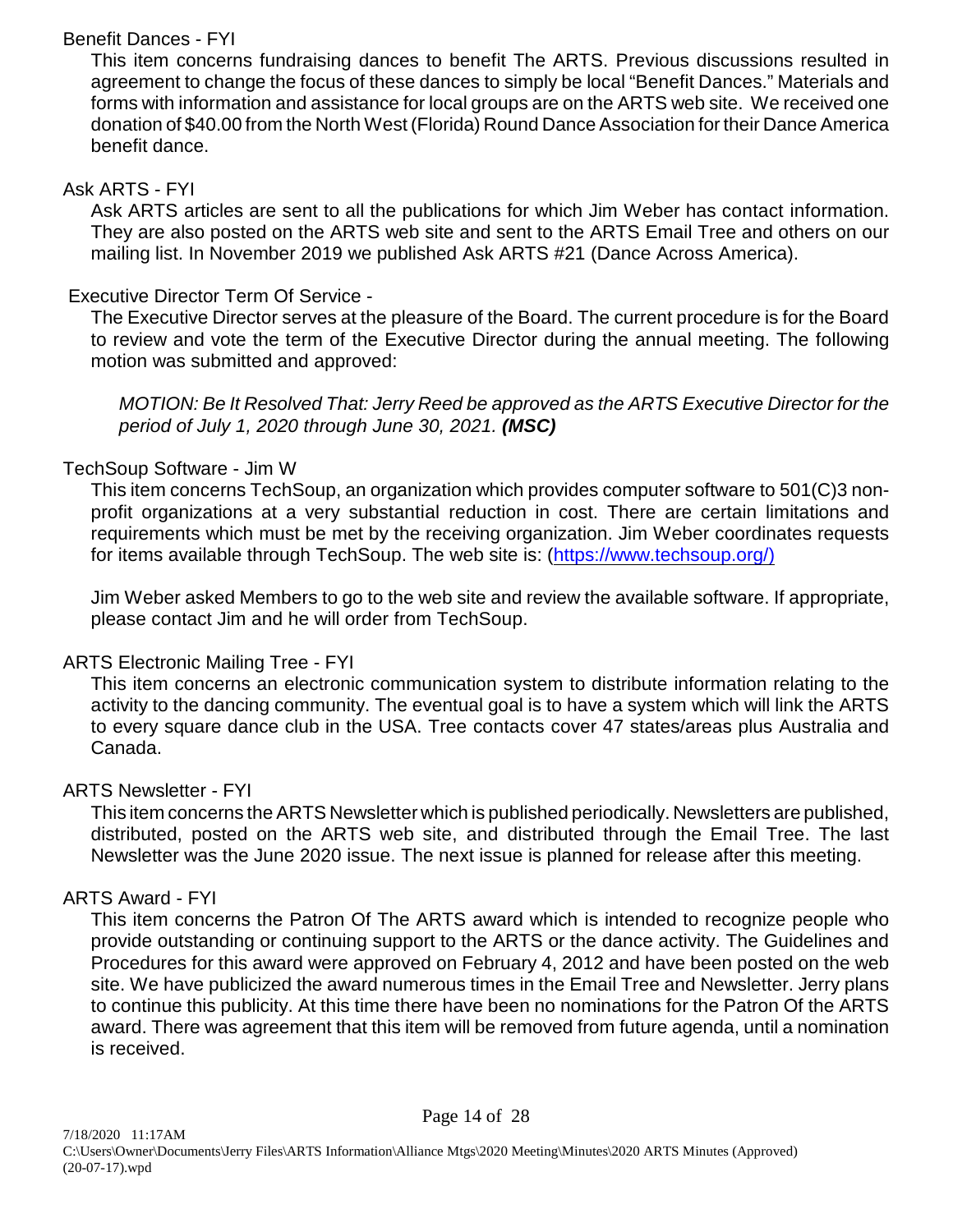Re-Imaging Square Dancing -

# General Information -

The ARTS has established the Square Dancing Re-Image Project to help promote and publicize the new image for Square Dancing including the new logo and slogan. This effort has resulted in very wide spread use of both the logo and slogan by dance organizations around the world. Jim & Judy Taylor are the project leaders. They continue to be VERY active promoting the Re-Image project.

They continue to promote and sell various promotion items. Items include:

- 1) License plate frames the cost per frame is around \$0.80 and we sell them for \$5.00 each or 10 for \$40.00; they ordered a supply in preparation for the  $69<sup>th</sup>$  NSDC
- 2) Stickers have sold very well, but not as well as the License Plate frames. They do have a supply on hand
- 3) Their latest project is iron on Live Lively patches price is \$3 or \$4.
- 4) "Stick-on" 1.5 inch stickers which can be put on cell phones, lap tops, cash boxes, or any other item to display the Live Lively logo

# Finance Information -

Jim & Judy Taylor maintain Re-Image funds separate from the ARTS funds maintained by the Treasurer. They use these funds to conduct project activities. Their balance as of June 21, 2020 = \$1,233. In addition to the funds on hand, they have a large supply of the Re-Image products: License Plate Frames, Window Stickers, Iron on Patches, and Inch & ½ Round Stickers.

# "LiveLivelySquareDance.com" -

The CALLERLAB Marketing Committee is working on a major marketing and promotion project being funded with substantial funds from the CALLERLAB Foundation. This project will include videos, marketing and promotion materials, and a web site to promote Square Dancing. The committee requested that we transfer the "LiveLivelySqaureDance.com" URL to the Foundation for use with this project. This issue was submitted to the ARTS Officers in ARTS LOG 20-0528-001 (Officers - Transfer - LiveLivelySquare Dance.com). The result of that LOG was approval of the following MOTION:

*MOTION: Be It Resolved That: The URL LiveLivelySquareDance.com be transferred to the CALLERLAB Foundation for a square dance marketing website (MSC)*

We invited Mike Hogan to participate in this meeting, however, he was unable to attend. Jim & Judy and Jerry discussed this issue with Mike. He reported this is a major professional marketing and promotion project. Work on the project has begun and one of the first goals is to establish the design and implementation of a web site. Mike reported the web site will include videos and other marketing techniques. The videos will be compatible with Facebook, You Tube, and other online media. He is aware of the video project Michael Streby is committed to.

The committee is working with Sleight Advertising in Omaha, NE. Amalia Harvey, Vice President of Web Operations :: SLEIGHT ADVERTISING (sleightadvertising.com) has contacted us regarding transfer of the URL. He did not provide any information regarding when it might be completed.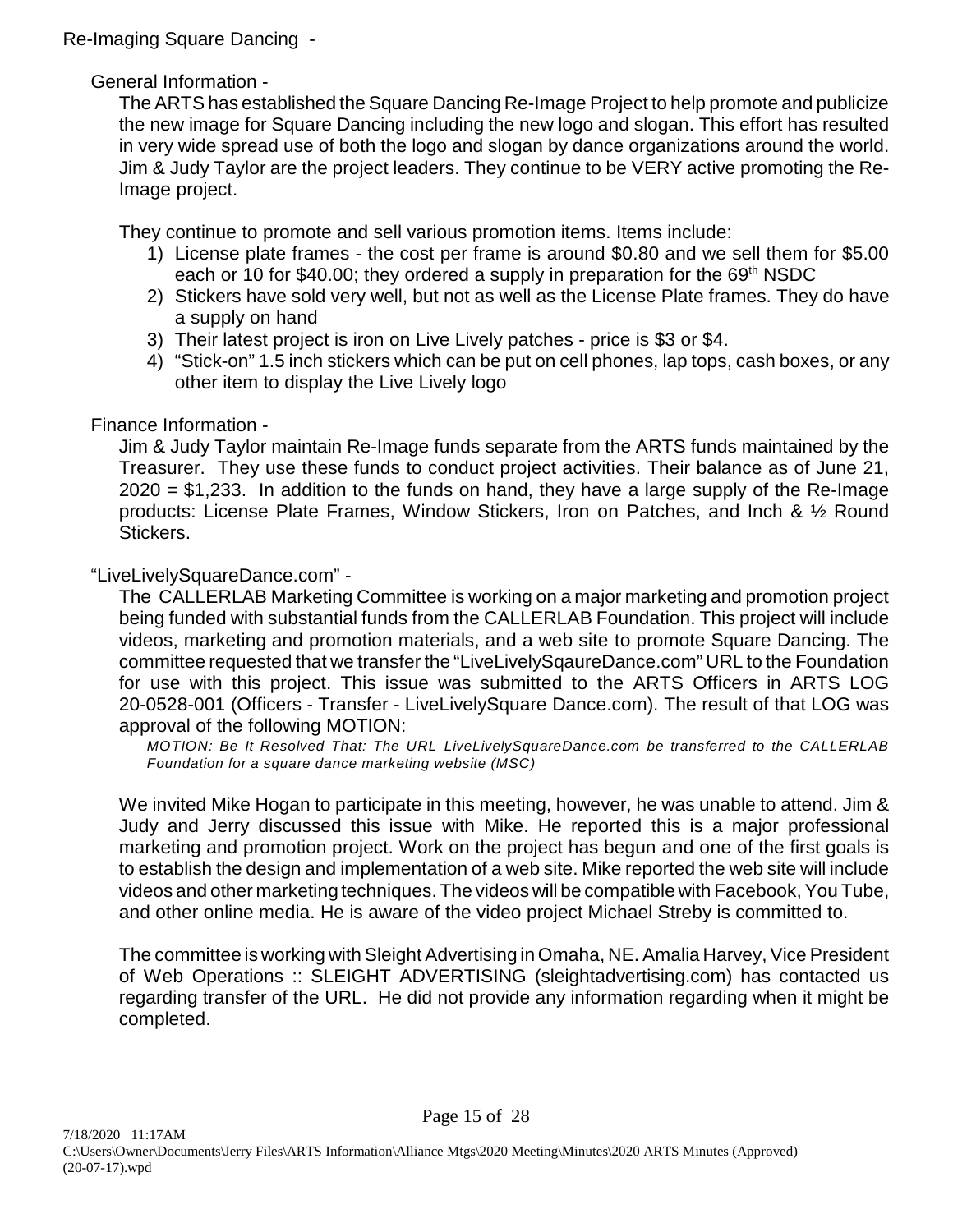After the request to transfer LiveLivelySquareDance.com was approved, Jim & Judy obtained the replacement URL "ReimagingSquareDance.com." This URL will display the old ARTS Live Lively web site. During our meeting with Mike, we stated our requirement that visitors to "LiveLivelySquareDance" will be directed to the new URL and our existing LiveLively web site. Mike understood our concern and will discuss this requirement with Sleight Advertising. We made it clear that we would not transfer the old URL until we have assurance that visitors will be directed to our ReimagingSquareDance web site. We do not plan to complete the transfer until they are much closer to completion of their web site. At this time, we do not have an estimate of when that will be.

Over the years we have publicized and promoted the "LiveLivelySquareDance" URL many, many times through a VERY wide range of publications, newsletters, seminars, advertisements, and other means. We will immediately begin promoting and publishing the new "ReimagingSquaureDance" URL. We got the idea that the new URL will not go public for some time. So we have time to do a massive publicity effort to spread the word. We do agree that publishing the info on Facebook, the ARTS web site, and all other media is an excellent idea. We encourage everybody to include the new URL in your electronic communications.

Dottie Welch noted the videos envisioned for the Foundation project may be similar to the videos in Michael Streby's project. However, the Foundation project is much more far reaching with many more marketing and promotion ideas, some of which are in the CALLERLAB Marketing Manual.

There was limited discussion of how the Foundation project compares to the You2CanDance web site. There was general agreement that the You2CanDance web site, or its replacement, is needed because that site includes Square, Round, and Contra dancing. It was noted that the Foundation project is concentrated on Square Dancing.

### Live Lively Logo -

There was some discussion of the logo design. Jerry noted the creator of the logo has been very insistent that there be no changes to the proportions of the logo. Color changes are acceptable, however, it is our understanding that no other changes are permitted. The discussion included questions as to whether changes from the male/female figures would be acceptable. At this time we do not know the answer. Jim & Judy noted they will contact the Turners and ask this question and report what they find out to Jerry. He will report to the Board.

# Re-Imaging Contra Dancing -

Discussion of this item during the 2019 ARTS meeting included suggestions regarding "Live Lively - Contra Dance." There was general agreement that the leadership of CONTRALAB should be consulted to discuss this issue. Dottie Welch, CONTRALAB Rep, indicated she planned to discuss this issue during the 2020 CONTRALAB annual meeting.

Dottie reported the CONTRALAB Board did not realize they can use "Live Lively - Contra Dance." She assured them they can and should. She also reported there are major changes in the organization, such as new web master. She stated she will be working with the CONTRALAB Board on this issue. Jerry noted that Jim & Judy Taylor [\(jimta1@msn.com](mailto:jimta1@msn.com)) are our contact person for this issue. They are ready to support CONTRALAB however is needed to get this project started.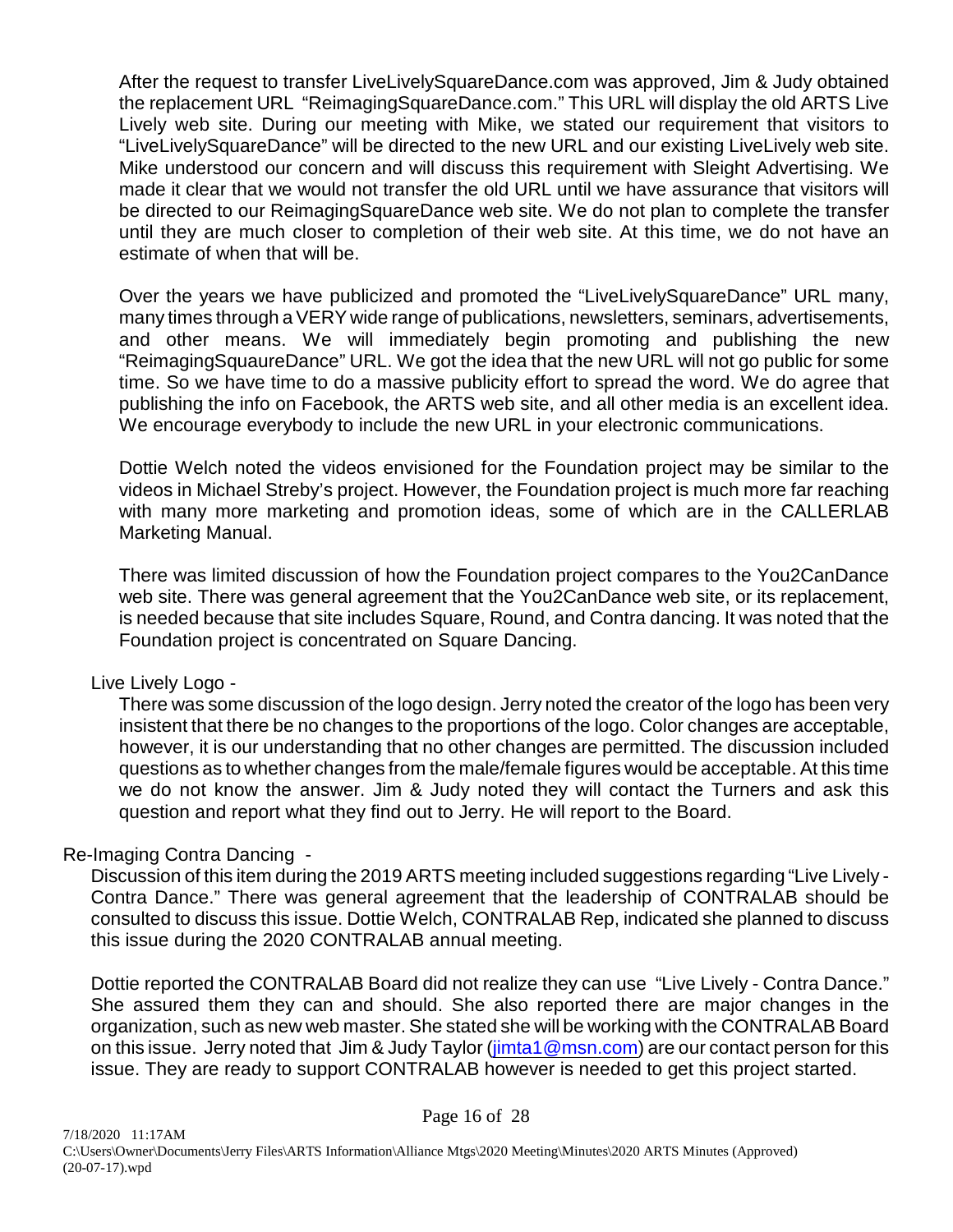# Re-Imaging Round Dancing -

During the 2019 ARTS meeting Barbara Connelly opened a discussion, on behalf of ROUNDALAB, regarding the Live Lively license plate frames. She reported the ROUNDALAB Board discussed and approved creating and ordering frames with "Live Lively - Round Dance." Jim & Judy were authorized to contact the leadership of ROUNDALAB to coordinate production License Plate Frames which display "Live Lively - Round Dance." Unfortunately, at this time they have had no response from ROUNDALAB.

Paul Connelly reported the ROUNDALAB Board would like to move forward with this project. Jim & Judy reported they are ready to work with ROUNDALAB to get the frames produced and shipped to their contact person. They also reported there are two options to get the frames produced: 1) Jim & Judy can submit an order directly to our supplier, or 2) They can provide contact information for our supplier to ROUNDALAB. Paul stated he will have the ROUNDALAB representative contact Jim & Judy Taylor [\(jimta1@msn.com](mailto:jimta1@msn.com)) to discuss this issue. They are ready to support ROUNDALAB however is needed to get this project started. They did mention the minimum order is 125 frames.

# ARTS Award -

This item concerns the Patron Of The ARTS award which is intended to recognize people who provide outstanding or continuing support to the ARTS or the dance activity. The Guidelines and Procedures for this award were approved on February 4, 2012 and have been posted on the web site. We have publicized the award numerous times in the Email Tree and Newsletter. Jerry plans to continue this publicity. At this time there have been no nominations for the Patron Of the ARTS award.

There was agreement to remove this item from future agenda, until such time as there is a nomination.

Facebook Accounts -

# ARTS Facebook Page -

The ARTS does not have a Facebook page. There has been discussion of creating one, but no action has been taken.

This item will be removed from future agenda.

Re-Image Facebook Page -

This item concerns a Facebook Page set up to support the Re-Image Project. All Board Members have been asked to become friends on this page. Jim and Judy Taylor reported they do not have the time nor expertise to do justice to maintaining the Facebook page.

Jim & Judy suggested either a group or ALL Board Members join the page and provide regular (perhaps monthly) articles, stories, photos, and other input for the page. The Re-Image Facebook Page is: https://www.facebook.com/ReimagingSquareDance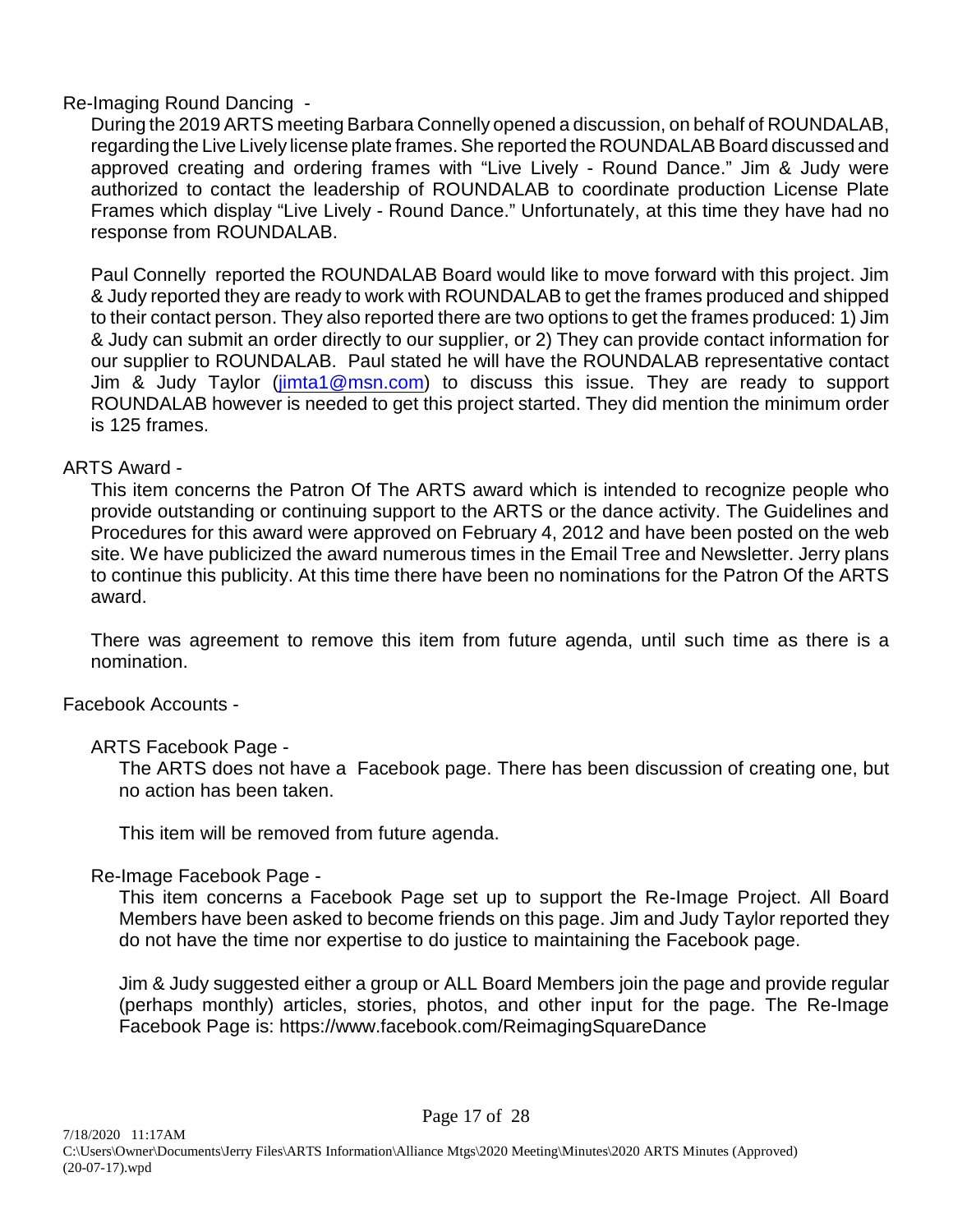# Publications -

This item concerns links on the ARTS web site to Member organization's publications. All Board Members have been asked to visit the ARTS web site AND to VERIFY that the links are valid. Members are asked to contact Jim Weber as needed. Roy & Betsy noted the \$100 club is not listed on the ARTS Web site as a way to donate.

(NOTE - Subsequent to the meeting Jerry asked Jim Weber to update the web site and add \$100 club to How To Donate page)

# ARTS-Dancetravel.com –

This item concerns a discussion of the travel site. All Board Members have been encouraged to check prices on the site at: [www.ARTS-Dancetravel.com](http://www.ARTS-Dancetravel.com) Jim Weber reported there has been very little activity. They will send a check when our amount due is \$75.00 at this time our balance due is \$35.00.

We will continue to promote and publicize the travel site.

# \$100 Club -

This item concerns a goal of 1,000 donations of \$100 totaling \$100,000. There is agreement this is a great idea but it needs more advertising. There is also agreement this effort MUST have a valid project identified, including fundraising goals. We continue to publicize this idea. A total of \$1,100.00 has been donated to the \$100 Club.

# Donations Through Amazon Smile -

This item concerns a program through AmazonSmile to collect donations from Amazon customers. Info and details are posted on [www.ARTS-Dance.com](http://www.ARTS-Dance.com) Information has also been sent to the Email Tree, and in the Newsletter. We will continue to publicize AmazonSmile. There was agreement that in the current COVID-19 situation there is more online and Amazon purchasing.

Amazon Smile sent a report on June 1, 2020 - \$28.02 has been donated January 1 and March 31, 2020. While this may not be a significant amount, we believe our promotion is working. We will continue to promote AmazonSmile.

# Assistant Executive Director - Candidates (Attached)

This item concerns the need for candidates for Assistant Executive Director. We have had extensive publicity and numerous efforts, including articles in the ARTS Newsletter. There was one request for information, however, there was no follow up. The following is the description of this position:

*"This position would be filled by a volunteer who would serve at the pleasure of the Board directly under the Executive Director and would provide support and services to the organization as directed by the Executive Director."*

Candidates do not have to be a Board Member, however, it is highly recommended that candidates be actively involved in the dance activity. The primary function would be to learn the duties and responsibilities of the Executive Director with the goal of assuming the Executive Director position.

# *Jerry VERY strongly suggests all Board Members help in the search for candidates. Although not yet critical - this is a very important issue.*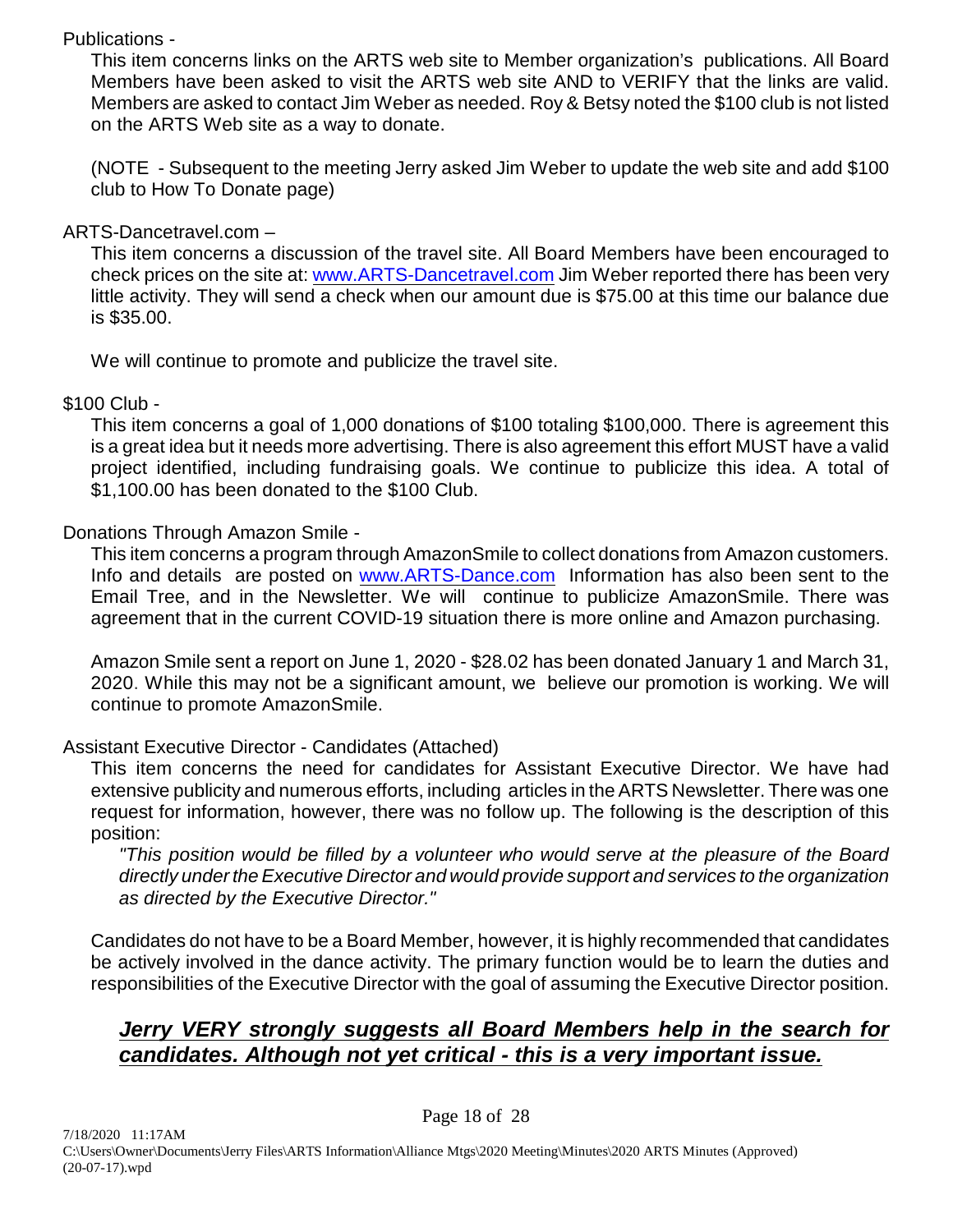Fundraising & How To Distribute Donated Funds -

This item concerns a discussion of how **to** raise funds and also how **to** use funds donated to the ARTS. There is general agreement that identification and promotion of a specific project is important. The Michael Streby Video project is a very good candidate as a target for fundraising. Unfortunately, that project is on hold due to the COVID-19 pandemic.

Publicity of ways to donate is a good idea. Various ways to donate include:

- 1) Direct cash donations
- 2) Donations from Benefit Dances
- 3) Membership dues
- 4) \$100 Club
- 5) Donations included in wills
- 6) Distribution of assets such as stocks/bonds

# **NEW BUSINESS –**

Access to ARTS Online Bank Information -

Prior to the 2019 meeting Jim Maczko requested a discussion of a proposal that the Executive Director be granted access to the ARTS online bank account information. The intention of this proposal is ONLY to allow the executive Director to monitor the ARTS bank account for the SOLE purpose of early and more timely notification of contributions and major expenses. The Executive Director would NOT be authorized to initiate any transactions. There is absolutely NO intent to interfere with the duties of the ARTS Treasurer nor to have access to the ARTS accounting software. Unfortunately the Board was not able to discuss this item during the 2019 meeting. Therefore, this item was tabled for further discussion until the 2020 ARTS meeting.

There was a question regarding the number of signatures on our account. Edythe stated that she and Jim are included. There was general agreement that other people outside the same household is a good idea. Edythe will check if there are others and how to add others.

Extensive discussion of this item resulted in submission and approval of the following MOTION: *MOTION: Be It Resolved That: The Chairman and Executive Director be authorized to perform the duties of the Treasurer, in the event the Treasurer is unable to perform the duties of the Treasurer. (MSC)*

# Dancing After COVID-19 -

The COVID-19 worldwide pandemic disrupted almost all activities. Our dance community suffered nearly complete shutdown. Dottie Welch suggested the Board discuss the impact the pandemic has had on the activity and of ways to help adjust to safe social interaction after COVID-19. As noted during discussion, USDA has published a document and CALLERLAB is working on a document on this issue.

(NOTE - Although not part of the discussion, it should be noted that this issue was submitted to the Board for action. A MOTION that the ARTS would create and publish information regarding the impact the COVID-19 pandemic has had on the dance activity was submitted to the Board in ARTS LOG 20-0419-001 (COVID-19 - ARTS Response). The MOTION was not approved, therefore, no further action has been taken.)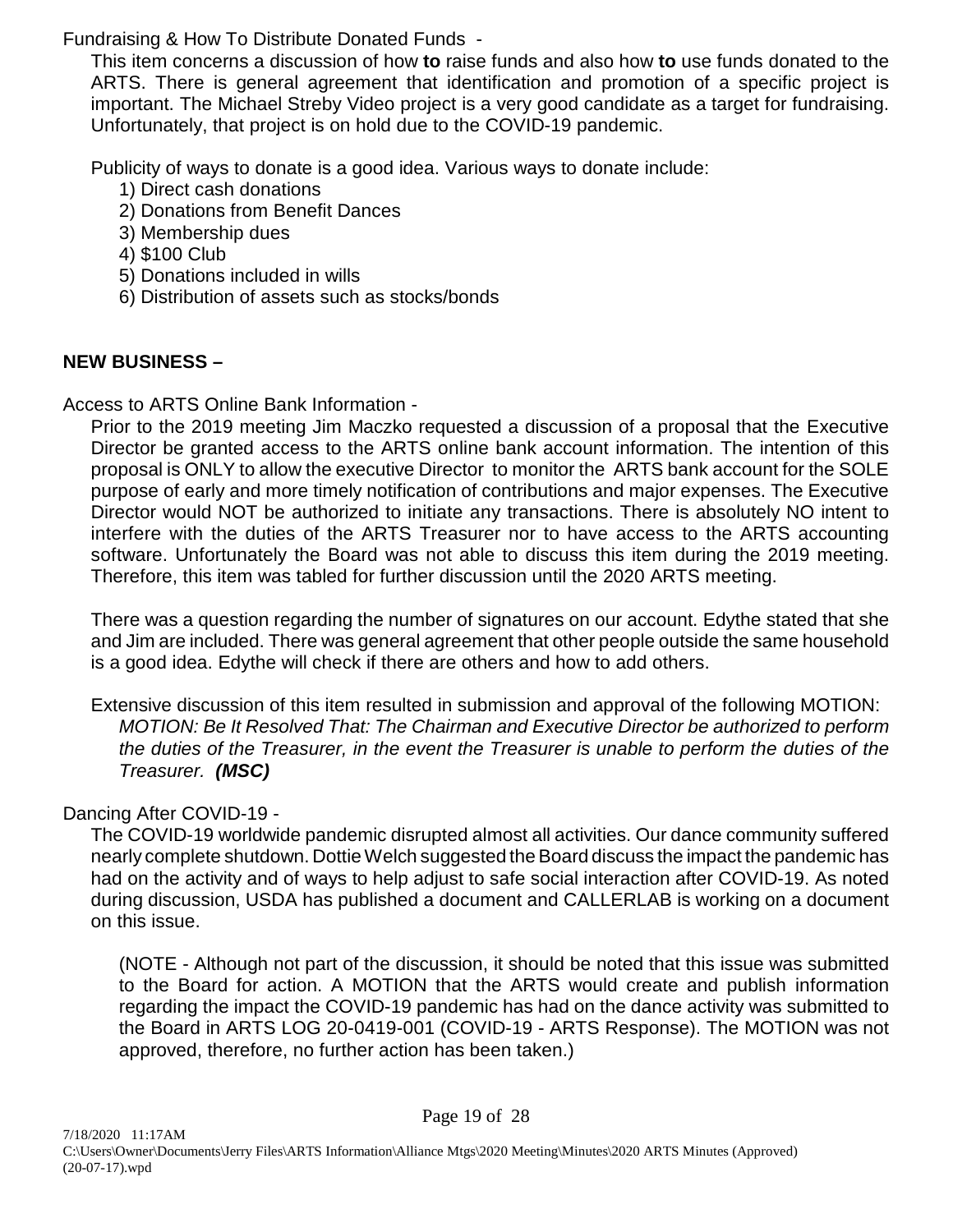Discussion included reports of online "one couple" dancing. Many of these have been private groups using Zoom online meetings. Zoom meetings are by invitation, so these dances are, most likely, private. It is easy for these dances to meet the requirements for social distancing and other health guidelines. Paul noted there are music licensing issues when streaming music and he cautioned The ARTS to take note. There was general agreement with this point.

It was generally agreed that Square and Contra Dancing have a VERY difficult, if not impossible, time meeting health guidelines. Round Dancing, on the other hand, because it is done by lone couples, is less difficult to meet requirements.

There was discussion of how the pandemic has effected the activity and the future effects. A serious part of this effect could be that many dancers will decide to not return to dancing. There was general agreement that we should look forward to how to help the activity after the pandemic is over. Actions we could do include major advertising, marketing and promotion activities.

Erin suggested we could create basic publicity materials designed to be used online and include space for clubs or organizations to fill in local information. Ideas include excellent graphics, lots of color, catchy marketing language, and other items to improve overall presentation. Such materials would be created by The ARTS and offered free to the dance activity. All forms of ARTS related dancing would be included. Such publicity could also emphasize the social benefits of our activity, such benefits are very important and have been missing for most of us due to "lock downs" and social distancing requirements.

There was agreement that a well done marketing and publicity campaign is a good idea. There was also agreement that implementation at this time may not be feasible. This will provide time to create, review, and approve the materials. When completed we will use all our resources to promote and distribute. Betsy noted a the fact that dancers enjoy the activity so much they are willing to participate in online dancing. This enthusiasm for the activity is a big selling point which could be incorporated into our marketing materials.

### Election - 2020/2021 Officers -

The following list of candidates is submitted for consideration and vote.

Chair - Butch & Ampie Hayes Vice Chair - Erin & Scot Byars Treasurer - Edythe Weber Secretary - Jim & Judy Taylor

Prior to the election Chair Butch Hayes asked if there are any other nominations. Prior to the vote there was a Point Of Order that the MOTION to elect the nominees was out of order. The Point of Order was upheld by vote of the Board.

There being no additional nominees and the Point Of Order settled, the the following MOTION was is submitted and approved by majority vote of the Board:

*MOTION: Be It Resolved That: The following candidates be elected as the ARTS Officers for 2020/2021: Chair- Butch & Ampie Hayes, Vice Chair, Erin Byars, Secretary - Jim & Judy Taylor, and Treasure - Edythe Weber. (MSC)*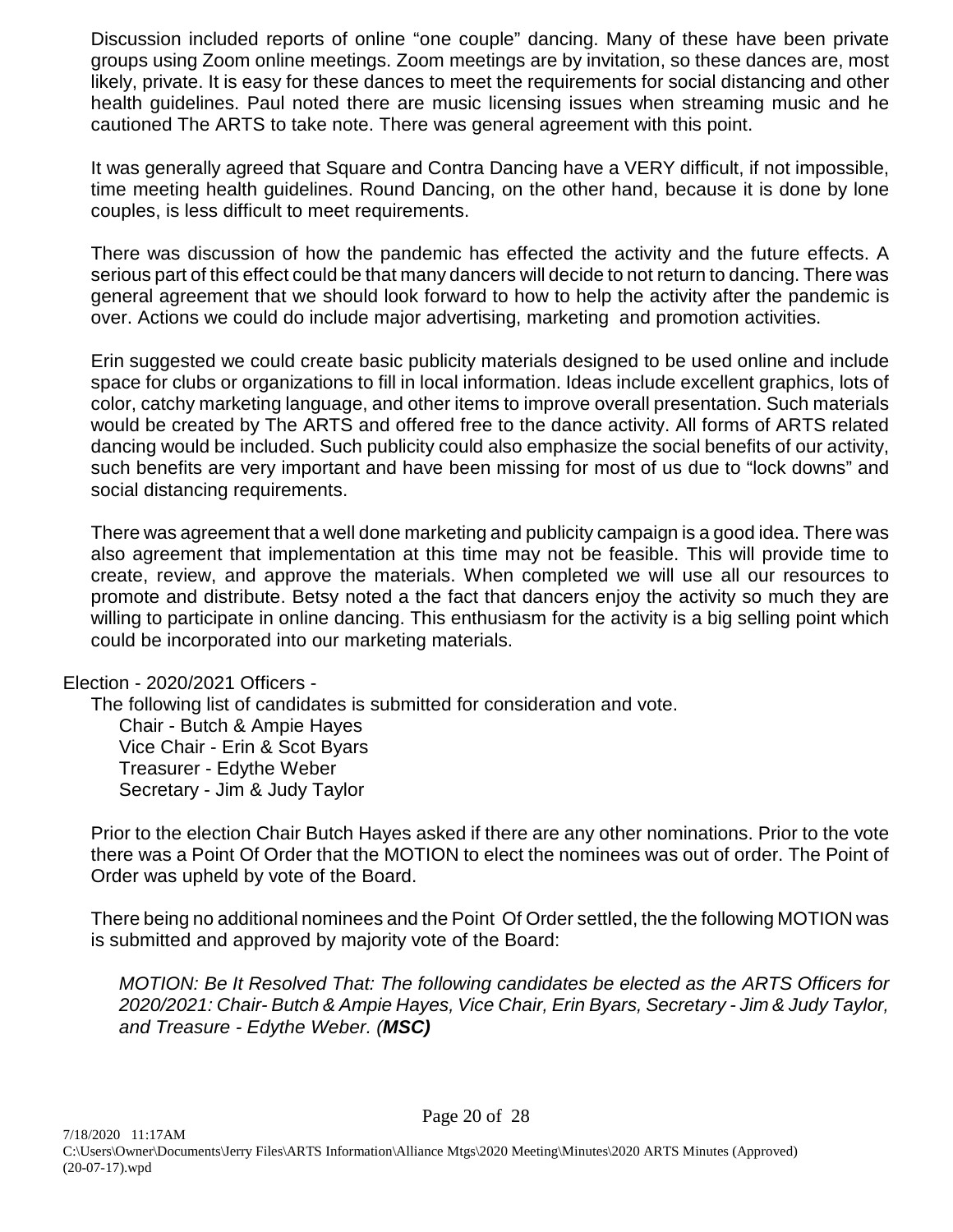NEXT MEETING -

The following MOTION was submitted:

*MOTION: Be It resolved that: The 2021 ARTS meeting will be held in Jackson, MS on Sunday, June 27, 2021 immediately following the 70th NSDC. (MSC)*

Meeting adjourned Sunday, June 21, 2020 at 6:00 PM (Eastern Time)

Submitted by, Jerry L. Reed Executive Director Transcribed from audio

Page 21 of 28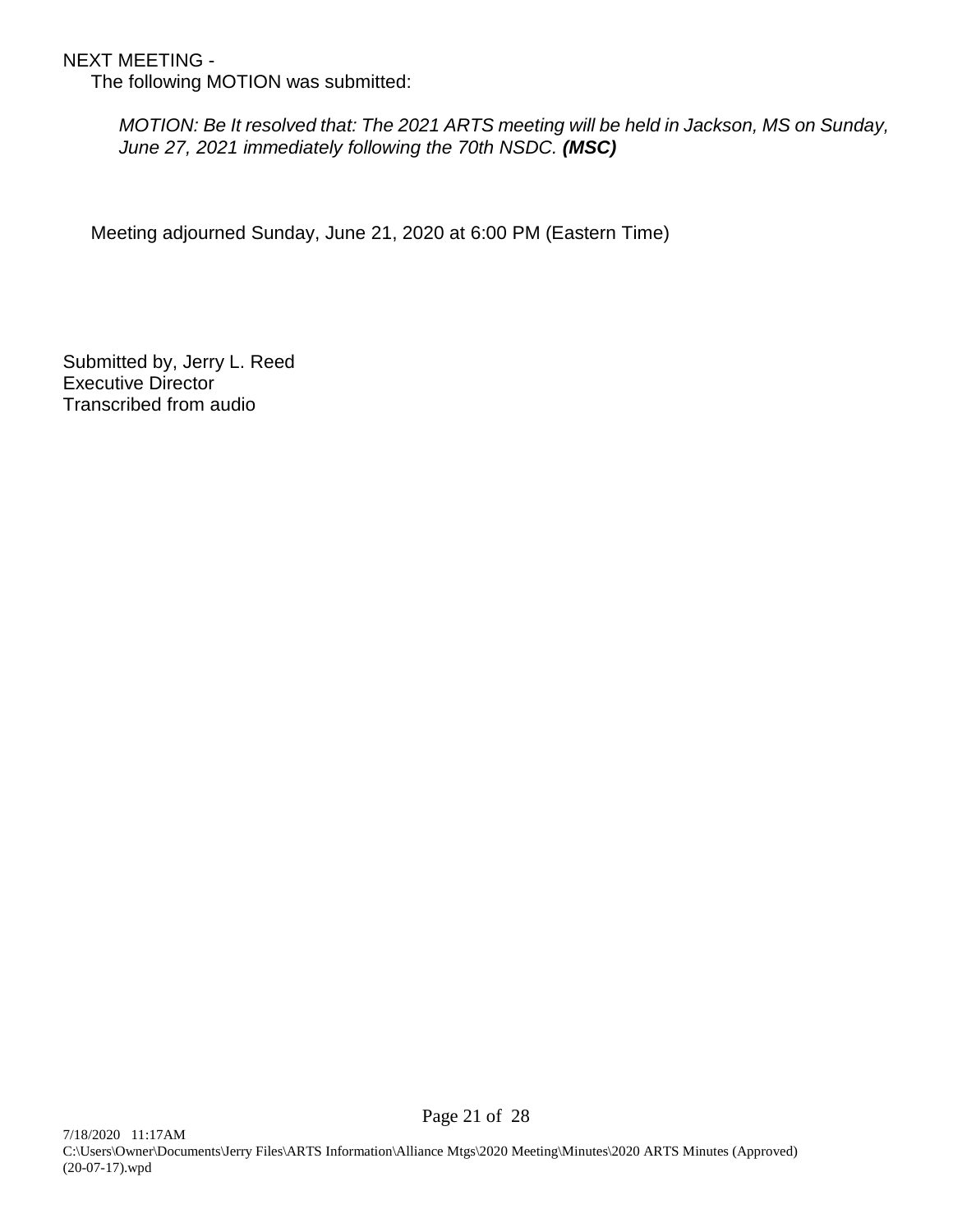### **June 2020 ARTS Meeting Minutes (Page 1 of 5) ARTS LOGS**

ARTS Governing Board and Officers Actions July 2019 Thru June 2020

### **ARTS LOG 19-0709-001 (ARTS Tri-Fold - Review)**

Action completed as of 09-18-2019. The purpose of this LOG is for the ARTS Officers and Board to review and provide comments regarding the latest update of the ARTS Tri-Fold Brochure dated 19-07-09. The results for this LOG are: - - - - - - - - - - - - - - - - - - - - - - - - - - - - - - - - - - - - - - - - - - - - - - - - - - - - - - -

A) FIRST MOTION - Square Dance 101 and Contra 101

**MOTION: Be It Resolved That: The current description for "Square Dance 101 and Contra 101" be revised to remove "Square Dance 101." The current description for "Contra 101" will remain unchanged.**

1) Approve the above MOTION: 5 2) Do Not Approve the above MOTION: 0 3) Abstain: 0 TOTAL VOTES - 5 Not Voting: 5 [CALLERLAB, Singles, IAGSDC, All Join Hands, and NEC]

There were 5 votes to approve this MOTION, therefore it is APPROVED and will be incorporated into the Tri-Fold Update - - - - - - - - - - - - - - - - - - - - - - - - - - - - - - - - - - - - - - - - - - - - - - - - - - - - - - -

B) SECOND MOTION - "Square Dance Logo and Slogan"

**MOTION: Be It Resolved That: The Description for the section titled "Square Dance Logo and Slogan" be revised to read as follows:**

### **"Live Lively Logo & Slogan**

**The ARTS endorses and promotes the new logo. The logo/slogan shown is "Live Lively - Square Dance." It is important to note that additional options are acceptable. These options include: "Live Lively - Round Dance" or "Live Lively - Contra Dance." Visit the ARTS web site - www.ARTS\_Dance.org for more information and samples of the logo or contact info@arts-dance.org "**

1) Approve the above MOTION: 4 2) Do Not Approve the above MOTION: 1 3) Abstain: 0

TOTAL VOTES - 5 Not Voting: 5 [CALLERLAB, Singles, IAGSDC, All Join Hands, and NEC]

There were only 4 votes to approve this MOTION, therefore, it is NOT APPROVED and will NOT be incorporated into the Tri-Fold Update

- - - - - - - - - - - - - - - - - - - - - - - - - - - - - - - - - - - - - - - - - - - - - - - - - - - - - - -

#### C) THIRD MOTION - \$100 Club

**MOTION: Be It Resolved That: The following description for the \$100 Club be added to the ARTS Tri-Fol brochure:**

### **"\$100 Club**

**The ARTS \$100 Club was established as a special method to donate to the ARTS. Members join this club by designating a \$100 donation for the club. The money donated will be used to help finance special ARTS projects. To join this club, simply contact the Executive Director."**

1) Approve the above MOTION: 5

2) Do Not Approve the above MOTION: 0

3) Abstain: 0

TOTAL VOTES - 5 Not Voting: 5 [CALLERLAB, Singles, IAGSDC, All Join Hands, and NEC]

There were 5 votes to approve this MOTION, therefore it is APPROVED and will be incorporated into the Tri-Fold Update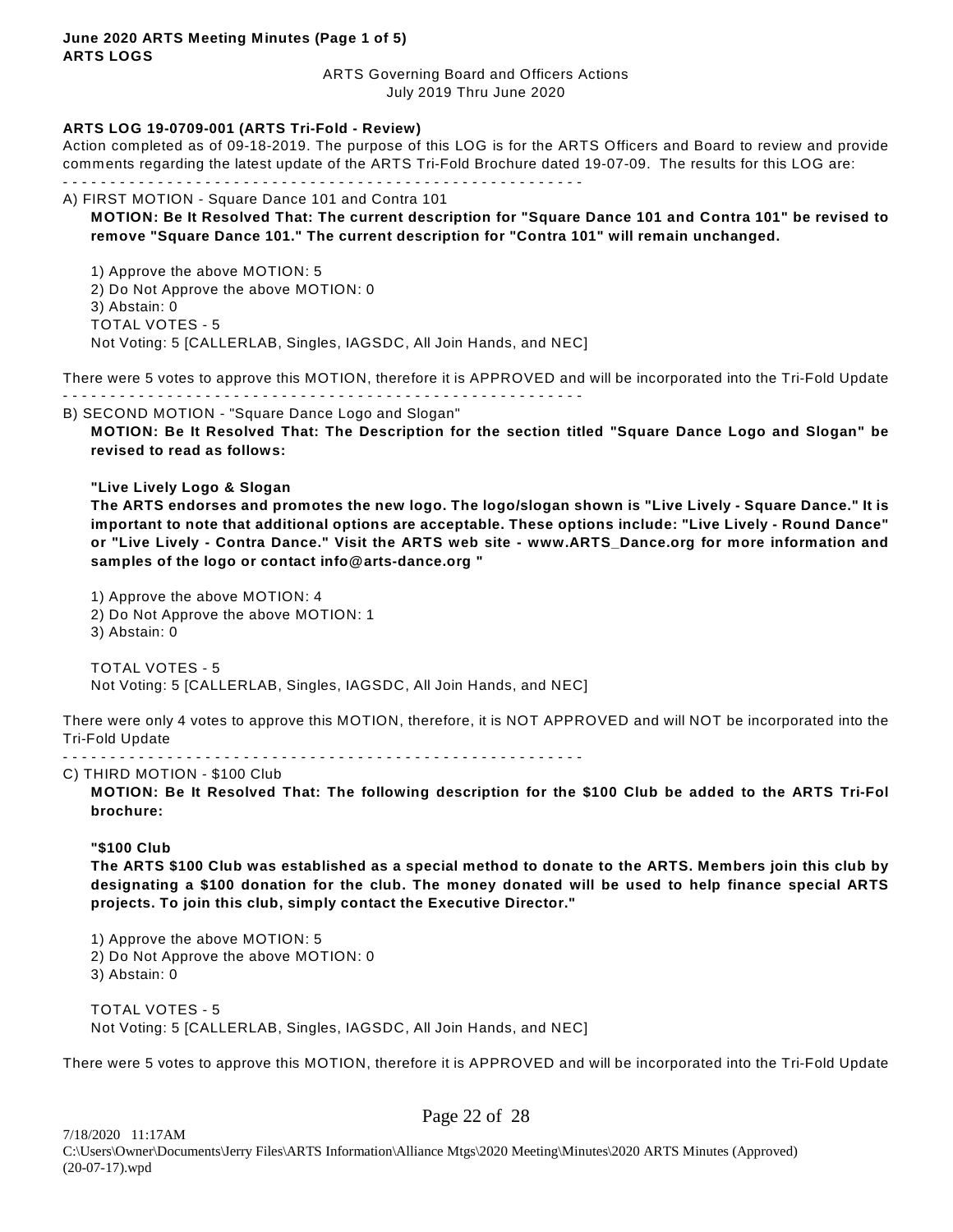### **June 2020 ARTS Meeting Agenda (Page 2 of 5) ARTS LOGS**

### **ARTS LOG 19-0711-001 (Board Organizations - Contact Info)**

Action completed as of 07-17-2019. The purpose of this LOG is for Board Members to identify and submit the contact information for their organization. This contact information would be in addition to the organization rep on the ARTS Board.

This LOG was CANCELED and replaced by: ARTS LOG 19-0716-001 (ARTS Board Organizations Contact Info). LOG 19-0716-001 included a table with the contact information gather by the Executive Director. That information is MUCH more detailed than in LOG 19-0711-001.

### **ARTS LOG 19-0716-001 (ARTS Board Organizations Contact Info)**

Action completed as of 07-28-2019. The purpose of this LOG is for the ARTS Board to verify the contact information for their organization. The result of this LOG was creation of a document with contact information for all ARTS Board organizations. The document includes both the Organization Representative and contact information for Member organizations. Most of the information was verified, however, some was not. Copies of the document are available from the Executive Director.

### **ARTS LOG 19-0720-001 (2019 ARTS Mtg Minutes - Draft 2, dtd July 20, 2019)**

Action completed as of 08-12-2019. The purpose of this LOG is for the ARTS Officers, Board, and others to review, discuss, and VOTE on the minutes (Draft 2, dated July 20, 2019) of the 2019 ARTS meeting held in Atlanta, GA on June 30, 2019. The results of this LOG are approval by the Board of the following MOTION:

*MOTION: Be It Resolved That: The minutes of the 2019 ARTS meeting be approved. (MSC)*

### **ARTS LOG 19-0731-001 (Dance Fact Sheet - Review)**

Action completed as fo 09-19-2019. The purpose of this LOG is for the ARTS Officers and Board to review and provide comments regarding possible changes to the Dance Fact Sheet, dated 14-12-05. The following MOTION was submitted to the Board:

*MOTION; Be It Resolved That: The Dance Fact Sheet, dated 14-12-05, be revised to add the following statement: "2015 the Square Dance Community adopted the Live Lively logo and slogan - "Live Lively - Square Dance"* 

The results of this LOG were:

A) Agree with the above MOTION: 4 B) Do Not Agree with the above MOTION: 0

C) Abstain: 0

TOTAL VOTES - 4 NOT VOTING - 6 [CALLERLAB, CONTRALAB, Campers, IAGSDC, All Join Hands, NEC]

Because only four Board Members voted on this LOG, therefore, no decision was possible.

This issue was submitted to the ARTS Officers for VOTE in LOG ARTS LOG 19-0919-001 (VOTE) (Dance Fact Sheet - Review)(Officers)

### **ARTS LOG 19-0802-001 (Email Tree Contacts - Nominate)**

Action completed as of 08-17-2019. The purpose of this LOG is for the ARTS Board and others to review the list of Email Tree Contacts who did not respond and to provide a nomination for another person to help as the contact for the Areas listed. The results of this LOG is a list of contacts: 1) Those who have agreed to continue; 2) Those who have withdrawn, and 3) Those who did not respond and will be removed from the list of contacts.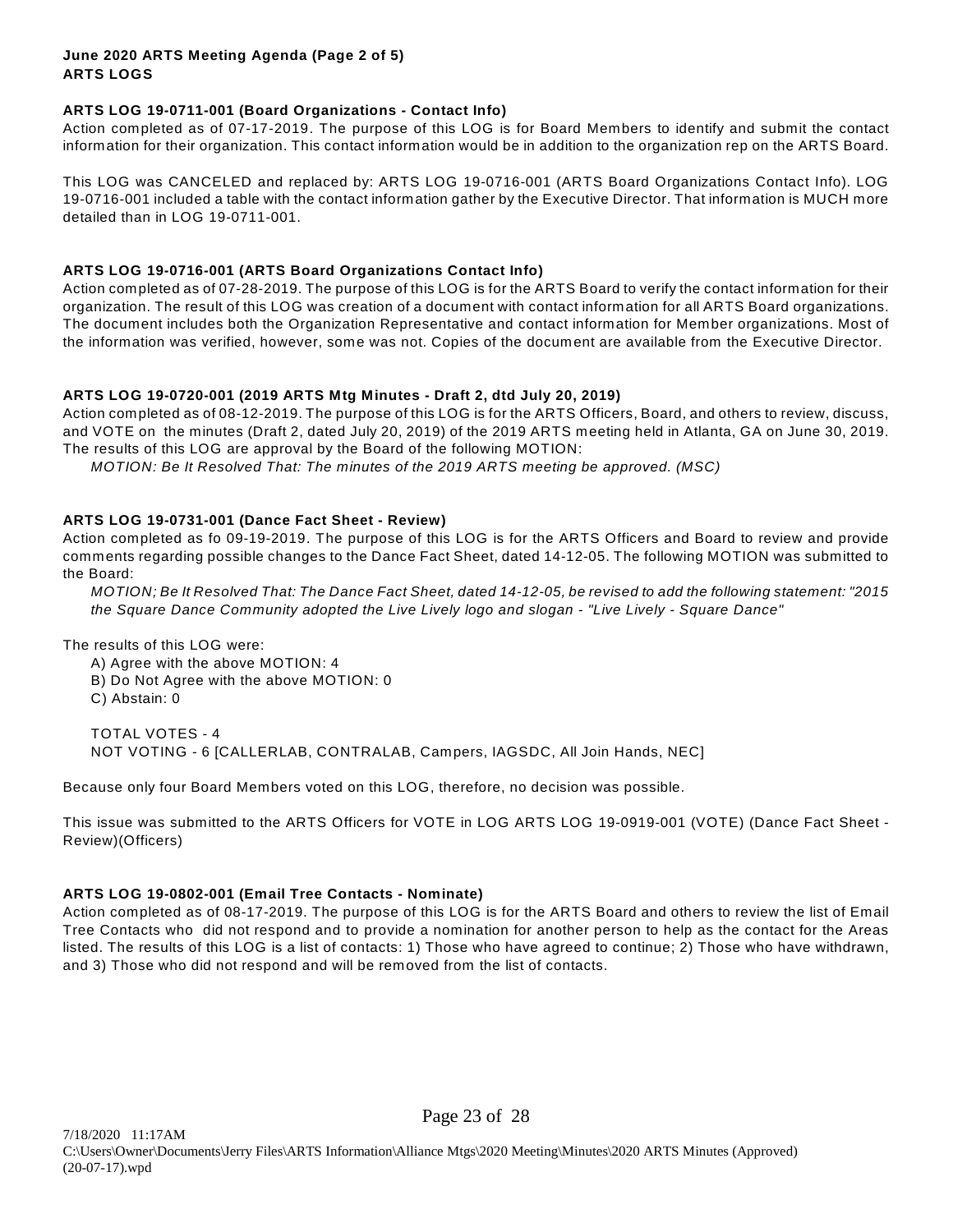### **June 2020 ARTS Meeting Agenda (Page 3 of 5) ARTS LOGS**

### **ARTS LOG 19-0815-001 (DISCUSS)(2020 Trail End Dance - No Contra)**

Action completed as of 09-14-2019. The purpose of this LOG is for the ARTS Board to review, discuss, and VOTE on a proposal from the Executive Director regarding the 2020 ARTS Trail End Dance in Spokane in June 2020. The reason for this LOG was to address the agreement by the Board during the 2019 ARTS meeting as follows:

*During the 2019 ARTS meeting there was agreement that the ARTS would investigate including ½ hour of Contra Dancing (7:30 - 8:00 PM) prior to the 2020 ARTS Trail End Dance in Spokane, WA on Wednesday, June 17, 2020 immediately prior to the 69th NSDC.*

The following were the results of this LOG

A) Approve the above MOTION: 3 - [Campers, Singles, and ROUNDALAB]

B) Do Not Approve the above MOTION: 0

C) I Abstain: 0

TOTAL VOTES - 3 NOT VOTING: 7 - [CALLERLAB, CONTRALAB, AGSDC, USDA, NEC, All Join Hands, and USAW est]

This LOG was CLOSED on 14 September, 2019 and this issue was submitted to the ARTS Officers in ARTS LOG 19-0915-001 (2020 Trail End Dance - No Contra)

### **ARTS LOG 19-0907-001 (September 2019 ARTS Newsletter)**

Action completed as of 09-26-2019. The purpose of this LOG is for the ARTS Officers to review, discuss, and VOTE on the September 2019 Newsletter. This LOG resulted in the approval of the following MOTION by the ARTS Officers: *MOTION: Be It Resolved That: The September 2019 ARTS Newsletter be approved. (MSC)* 

### **ARTS LOG 19-0915-001 (2020 Trail End Dance - No Contra)**

Action completed as fo 09-28-2019. The purpose of this LOG is for the ARTS Officers to review, discuss, and VOTE on a proposal from the Executive Director regarding the 2020 ARTS Trail End Dance in Spokane in June 2020.

There were two reasons for this LOG:

- 1) The first reason is to address the agreement by the Board during the 2019 ARTS meeting as described below.
- 2) The second reason for this LOG was the failure of the Board to resolve this issue during ARTS LOG 19-0815-001 (2020 Trail End Dance - No Contra). As I reported in the Final Report for this LOG, less than half of the Board responded. That is the reason for this unusual action.

The result of this LOG was:

- A) Approve the above MOTION: 2
- B) Do Not Approve the above MOTION: 0
- C) Abstain: 0

TOTAL VOTES - 3 NOT VOTING - 1 (Erin)

The Officers APPROVED the following MOTION

*MOTION: Be It Resolved That: The ARTS contact the 69th NSDC and cancel our proposal to include ½ hour of Contra Dancing as part of the ARTS 2020 Trail End Dance. We will also offer whatever help we believe is appropriate to the 69th NSDC regarding Contra Dancing at the convention. Our support of their efforts would replace our proposed ½ hour of Contra Dancing at our Trail End Dance.*

### **ARTS LOG 19-0919-001 (VOTE) (Dance Fact Sheet - Review)(Officers)**

Action completed as of 09-27-2019. The purpose of this LOG is for the ARTS Officers to VOTE on a proposed change to the Dance Fact Sheet, dated 14-12-05. This LOG resulted in the approval of the following MOTION by the ARTS Officers:

Page 24 of 28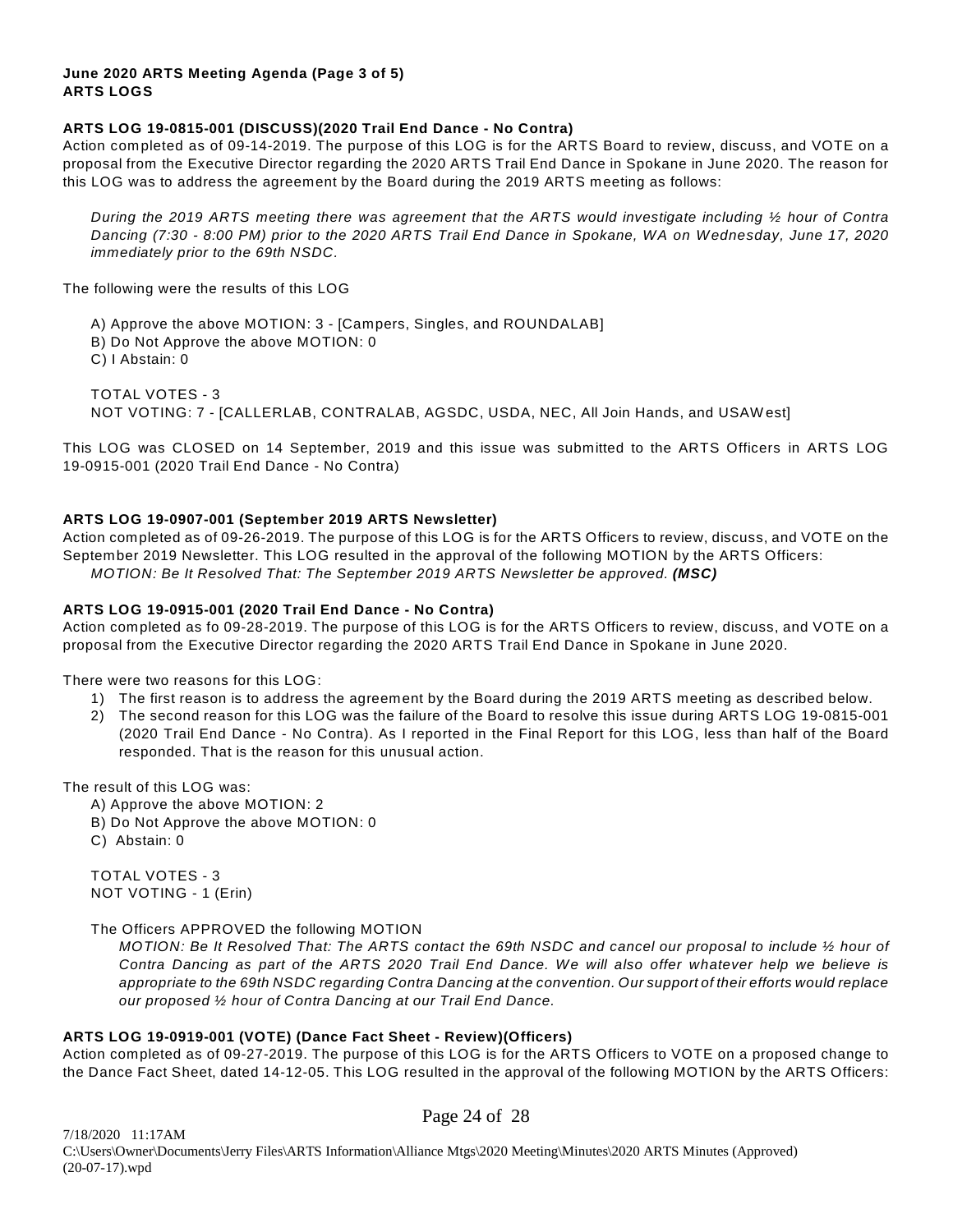*MOTION; Be It Resolved That: The Dance Fact Sheet, dated 14-12-05, be revised to add the following statement: "2015 the Square Dance Community adopted the Live Lively logo and slogan - "Live Lively - Square Dance" (MSC)* 

### **June 2020 ARTS Meeting Agenda (Page 4 of 5) ARTS LOGS**

#### **ARTS LOG 19-1214-001 (Amend Article IV, Section 3)**

Action completed as of 01-16-2020. The purpose of this LOG is for the Board and Officers to review, discuss, and provide comments regarding a proposed change to Article IV, Section 3 B and a change to Article IV, Section 3 F. There was no VOTE on this LOG. The result of this LOG was receipt of comments regarding two MOTIONS which will be submitted to the Board for review, discussion, and vote during the 2020 ARTS meeting in Spokane, W A. The following MOTIONS will be submitted to the Board during the 2020 meeting:

The two MOTIONS are:

- - - - - - - - - - - - - - - - - - - - - - - - - - - - - - - - - - - - - - - - - - - - - - - - - - - - - - -

#### [begin First MOTION]

"*MOTION: Be It Resolved that Article IV – Officers, Section 3, Paragraph B be amended to read: "B. Voting for office shall be by secret ballot or voice vote on entire slate of nominees."* [end First MOTION]

- - - - - - - - - - - - - - - - - - - - - - - - - - - - - - - - - - - - - - - - - - - - - - - - - - - - - - -

#### [begin Second MOTION]

"*MOTION: Be It Resolved That: the following NOTE be added to Article IV – Officers, Section 3, Paragraph F.* "(NOTE - The restriction on consecutive terms may be waived upon majority approval of the Board)" [end Second MOTION] - - - - - - - - - - - - - - - - - - - - - - - - - - - - - - - - - - - - - - - - - - - - - - - - - - - - - - -

#### **ARTS LOG 19-1221-001 (Dancing Fact Sheet - 2019 Revision)**

Action completed as of 01-24-2020 The purpose of this LOG is for the ARTS Officers, ARTS Board, and others to review and provide comments regarding the revision (dated 12/21/2019) of the current version of the Dance Fact Sheet, dated 14-12-05, and for the Board to VOTE on the proposed changes. The result of this LOG was approval of the following MOTION:

*MOTION: Be It resolved That: the revised Dance Fact Sheet identified as Draft 4, dated January 10, 2020, be approved.*

### **ARTS LOG 20-0206-001 (ARTS Tri-Fold - Revision)**

Action completed as of 02-22-2020. The purpose of this LOG is for the ARTS Board to review, discuss, and vote on a revision (dated FEB 05, 2020) to the ARTS Tri-Fold Brochure dated 19-07-09. The result of this LOG was approval of the following MOTION:

*MOTION: Be it resolved that: The revision of the Tri-Fold document, dated FEB 05, 2020 be approved.*

#### **ARTS LOG 20-0324-001 (2020 ARTS Meeting Agenda)**

Action completed as of 04-09-2020. The purpose of this LOG is for the ARTS Officers, Board , and others to provide input for items to be discussed and/or acted on during the 2020 ARTS meeting. The result of this LOG was input from the Officers, Board and others for the agenda for the 2020 ARTS meeting. As a result of this LOG a discussion of ways to help groups and dancers adjust to new views regarding safe social interaction after COVID-19 will be added to the agenda.

#### **ARTS LOG 20-0325-001 (Cancel 2020 ARTS Meeting)**

Action completed as of 04-04-2020. The purpose of this message is to request the Officers and Board to VOTE on a proposal to cancel the 2020 ARTS meeting and replace the Face To face meeting with a video or audio meeting. The result of this LOG was approval of the following MOTION:

*MOTION: Be it resolved that: The 2020 ARTS annual meeting scheduled for Sunday, June 21, 2020 in Spokane, Washington be canceled. It will replaced by a video or audio meeting at a time to be determined*.

The 2020 ARTS Meeting will be a Video/Audio Meeting via Zoom scheduled as follows: Date - Sunday, June 21, 2020 Times - Eastern time - 2:00 PM

Page 25 of 28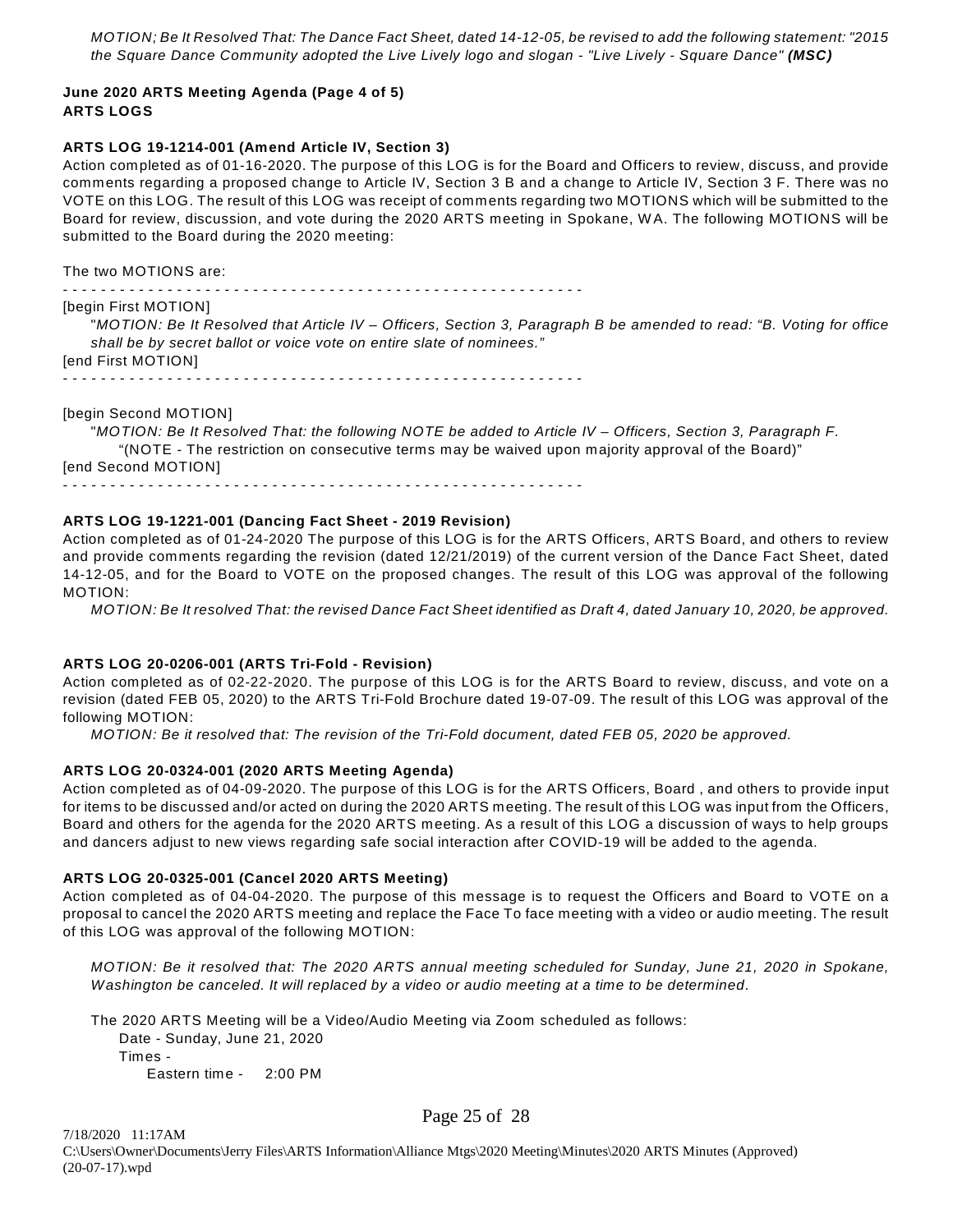Central time - 1:00 PM Mountain time - Noon Pacific time - 11:00 AM

#### **June 2020 ARTS Meeting Agenda (Page 5 of 5) ARTS LOGS**

### **ARTS LOG 20-0331-001 (ARTS Meeting Guidelines and Procedures)**

Action completed as of 04-18-2020. The purpose of this LOG is for the ARTS Officers to review, discuss, and vote on a document which will provide information to the Officers and Board regarding how we conduct meetings of the Board. The result of this LOG was approval the following MOTION:

*MOTION: Be It Resolved That: The ARTS document titled "ARTS Meetings Guidelines and Procedures." be approved.*

#### **ARTS LOG 20-0407-001 (Printing - Tri-Fold & Fact Sheet)**

Action completed as of 04-19-2020. The purpose of this LOG is for the Officer to discuss and vote on the issue of printing the ARTS Tri-Fold and the Dance Fact Sheet. The result os this LOG was: two Officers voted to print 500 copies of each document and two officers voted to print any copies of either document at this time. Therefore, we will not do any printing at this time.

#### **ARTS LOG 20-0419-001 (COVID-19 - ARTS Response)**

Action completed as of 05-06-2020. The purpose of this LOG was for the Officers, Board and others to review, discuss, and for the Board to VOTE on a proposal that The ARTS develop and publish guidance or information to the dance community regarding the COVID-19 pandemic and its effect on the dance activity. There were only two votes submitted for this LOG. The Board did NOT approve the MOTION printed below, therefore, there will be no further action on this issue.

*MOTION: Be It Resolved That: The ARTS create and publish information regarding the impact the COVID-19 pandemic has had on the dance activity.*

#### **ARTS LOG 20-0503-001 (NEW - Live Lively Square Dance.com)**

Action completed as of 05-07-2020. The purpose of this LOG is for the ARTS Officers and Board to review and respond to a proposal the the URL for Live Lively Square Dance.com be transferred to the CALLERLAB Foundation. THIS LOG W AS CANCELLED AND REPLACED W ITH LOG 20-0507-001 (NEW - Live Lively Square Dance.com)

### **ARTS LOG 20-0507-001 (Start DISCUSSION)(NEW - Live Lively Square Dance.com)**

Action completed as of 05-11-2020. The purpose of this LOG is for the ARTS Officers and Board to review a request that the URL for LiveLivelySquareDance.com be transferred to the CALLERLAB Foundation and replaced with the URL "ReimagingSquareDance.com ". THIS LOG W AS CANCELLED AND REPLACED W ITH LOG 20-0511-001 (Transfer - LiveLivelySquareDance.com)

### **LOG 20-0511-001 (Transfer - LiveLivelySquareDance.com)**

Action completed as of 05-28-20. The purpose of this LOG is for the ARTS Officers and Board to review a request that the URL "LiveLivelySquareDance.com" be transferred to the CALLERLAB Foundation for use in a marketing and promotion project. Less than half of the Board Members voted. Therefore, the following MOTION was NOT approved and this issue was submitted to the ARTS Officers in ARTS LOG 20-0511-001 (Transfer - LiveLivelySquareDance.com) (Officers Vote): *MOTION: Be It Resolved That: The URL LiveLivelySquareDance.com be transferred to the CALLERLAB Foundation for a square dance marketing website.*

#### **ARTS LOG 20-0512-001 (Poss Suggestions For Restart)**

Completed as of 05-23-2020. The purpose of this LOG is for the ARTS Officers, ARTS Board, and other reps from Member Organizations to discuss ideas for how The ARTS can provide information and suggestions to help "restart" the activity. After DISCUSSION, the Board will discuss and vote on any suggestions resulting from this LOG. There were no additional suggestions nor any comments regarding the initial input, therefore, no was further action on this issue.

#### **ARTS LOG 20-0521-001 (June 2020 ARTS Newsletter)**

Action completed as of 06-05-2020. The purpose of this LOG is for the ARTS Officers to review and discuss June 2020 Newsletter. The result of this LOG was approval of the following MOTION by the ARTS Officers: *MOTION: Be It Resolved That: The June 2020 ARTS Newsletter be approved.*

### **ARTS LOG 20-0528-001 (Transfer - LiveLivelySquareDance.com) (Officers Vote)**

Page 26 of 28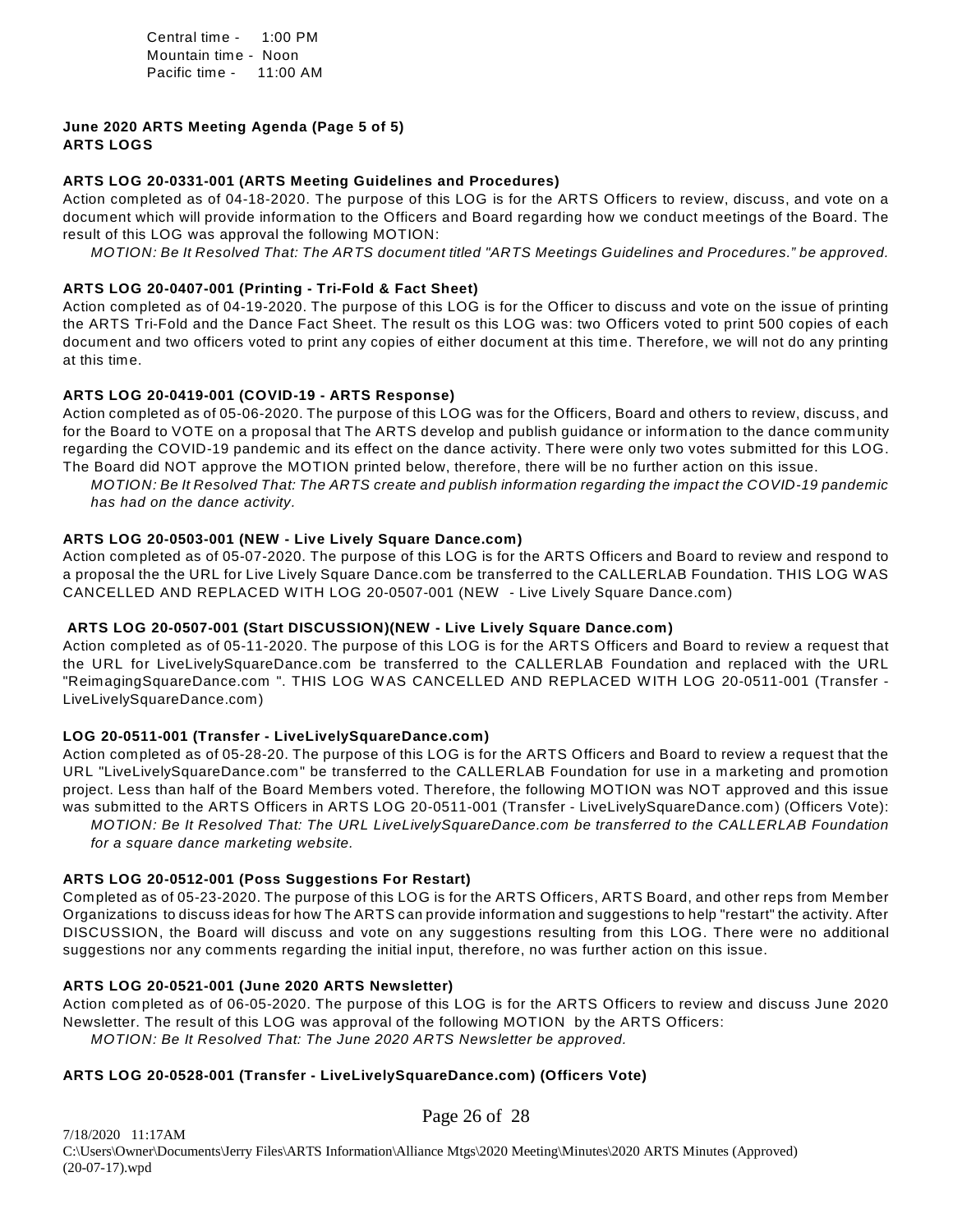Action completed as of 05-30-2020. The purpose of this LOG is for the ARTS Officers to VOTE on a request that the URL "LiveLivelySquareDance.com" be transferred to the CALLERLAB Foundation. The result of this LOG was approval of the following MOTION by the ARTS Officers:

. *MOTION: Be It Resolved That: The URL LiveLivelySquareDance.com be transferred to the CALLERLAB Foundation for a square dance marketing website.*